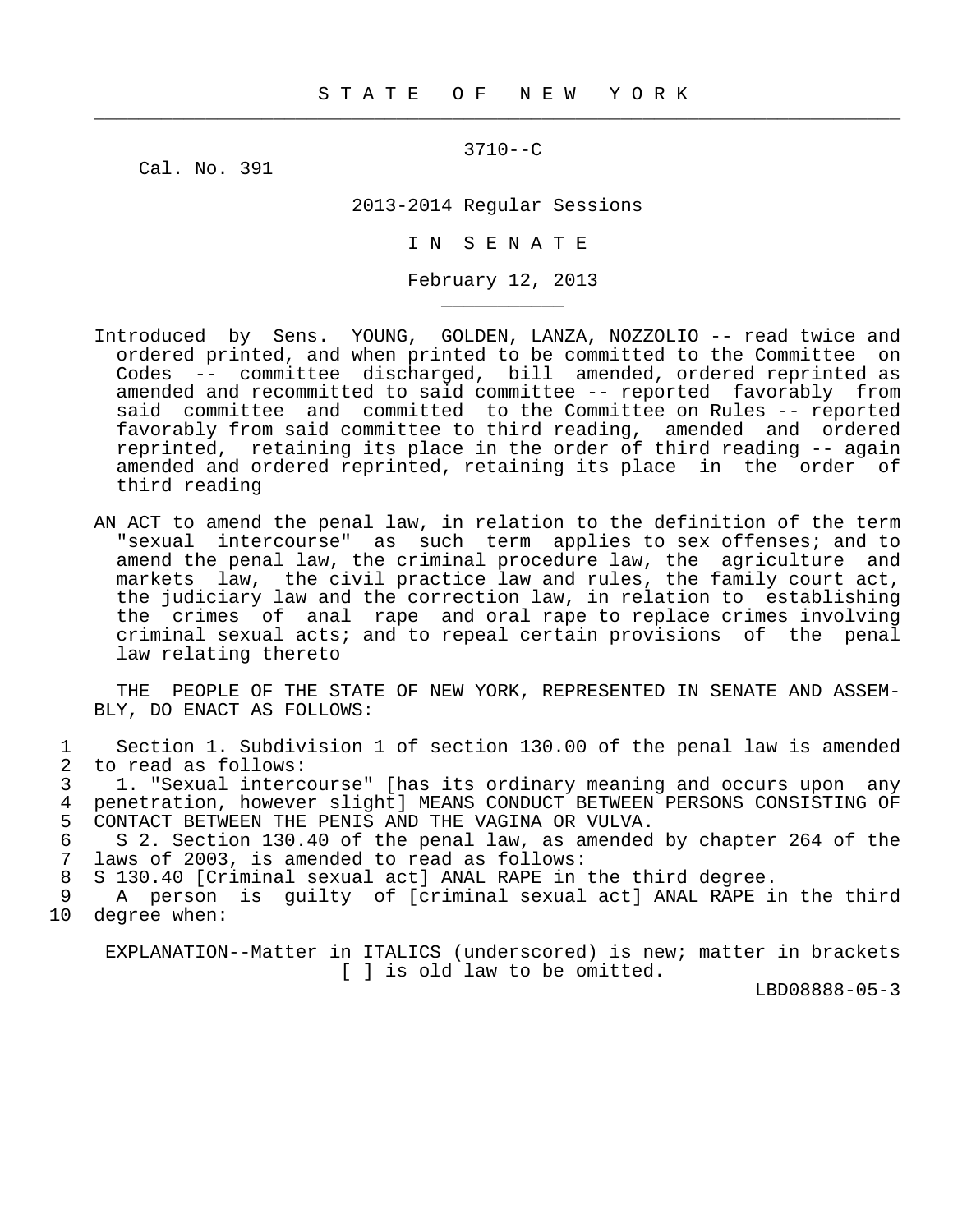S. 3710--C 2

1 1. He or she engages in [oral sexual conduct or] anal sexual conduct<br>2 with a person who is incapable of consent by reason of some factor other 2 with a person who is incapable of consent by reason of some factor other<br>3 than being less than seventeen vears old; than being less than seventeen years  $old$ ; 4 2. Being twenty-one years old or more, he or she engages in [oral 5 sexual conduct or] anal sexual conduct with a person less than seventeen<br>6 vears old; or 6 years old; or<br>7 3. He or she 7 3. He or she engages in [oral sexual conduct or] anal sexual conduct 8 with another person without such person's consent where such lack of<br>9 consent is by reason of some factor other than incapacity to consent. 9 consent is by reason of some factor other than incapacity to consent.<br>10 [Criminal sexual act] ANAL RAPE in the third degree is a class E fe 10 [Criminal sexual act] ANAL RAPE in the third degree is a class E felo-<br>11 ny. 11 ny. 12 S 3. Section 130.45 of the penal law, as amended by chapter 264 of the 13 laws of 2003, is amended to read as follows: 13 laws of 2003, is amended to read as follows:<br>14 S 130.45 [Criminal sexual act] ANAL RAPE in 14 S 130.45 [Criminal sexual act] ANAL RAPE in the second degree.<br>15 A person is quilty of [criminal sexual act] ANAL RAPE in t 15 A person is guilty of [criminal sexual act] ANAL RAPE in the second<br>16 degree when: 16 degree when:<br>17 1. being e 17 1. being eighteen years old or more, he or she engages in [oral sexual<br>18 conduct or] anal sexual conduct with another person less than fifteen 18 conduct or] anal sexual conduct with another person less than fifteen<br>19 years old; or 19 years old; or<br>20 2. he or she 20 2. he or she engages in [oral sexual conduct or] anal sexual conduct<br>21 with another person who is incapable of consent by reason of being 21 with another person who is incapable of consent by reason of being<br>22 mentally disabled or mentally incapacitated. 22 mentally disabled or mentally incapacitated.<br>23 It shall be an affirmative defense to the 23 It shall be an affirmative defense to the crime of [criminal sexual<br>24 actl ANAL RAPE in the second degree as defined in subdivision one of 24 act] ANAL RAPE in the second degree as defined in subdivision one of<br>25 this section that the defendant was less than four years older than the this section that the defendant was less than four years older than the 26 victim at the time of the act.<br>27 [Criminal sexual act] ANA 27 [Criminal sexual act] ANAL RAPE in the second degree is a class D<br>28 felony. 28 felony.<br>29 S 4. 29 S 4. Section 130.50 of the penal law, as amended by chapter 264 of the 30 laws of 2003, is amended to read as follows: 30 laws of 2003, is amended to read as follows: 31 S 130.50 [Criminal sexual act] ANAL RAPE in the first degree. 32 A person is guilty of [criminal sexual act] ANAL RAPE in the first 33 degree when he or she engages in [oral sexual conduct or] anal sexual 34 conduct with another person:<br>35 1. By forcible compulsion; 35 1. By forcible compulsion; or<br>36 2. Who is incapable of consen 2. Who is incapable of consent by reason of being physically helpless; 37 or 38 3. Who is less than eleven years old; or<br>39 4. Who is less than thirteen years old a 39 4. Who is less than thirteen years old and the actor is eighteen years 40 old or more.<br>41 [Criminal] 41 [Criminal sexual act] ANAL RAPE in the first degree is a class B felo-<br>42 ny. 42 ny. 43 S 5. The penal law is amended by adding a new section 130.37 to read<br>44 as follows: 44 as follows:<br>45 S 130.37 OR 45 S 130.37 ORAL RAPE IN THE THIRD DEGREE. 46 A PERSON IS GUILTY OF ORAL RAPE IN THE THIRD DEGREE WHEN:<br>47 1. HE OR SHE ENGAGES IN ORAL SEXUAL CONDUCT WITH A PERSON 47 1. HE OR SHE ENGAGES IN ORAL SEXUAL CONDUCT WITH A PERSON WHO IS INCA-<br>48 PABLE OF CONSENT BY REASON OF SOME FACTOR OTHER THAN BEING LESS THAN 48 PABLE OF CONSENT BY REASON OF SOME FACTOR OTHER THAN BEING LESS THAN 49 SEVENTEEN YEARS OLD; 49 SEVENTEEN YEARS OLD;<br>50 2. BEING TWENTY-ON 50 2. BEING TWENTY-ONE YEARS OLD OR MORE, HE OR SHE ENGAGES IN ORAL SEXU-<br>51 AL CONDUCT WITH A PERSON LESS THAN SEVENTEEN YEARS OLD; OR 51 AL CONDUCT WITH A PERSON LESS THAN SEVENTEEN YEARS OLD; OR<br>52 3. HE OR SHE ENGAGES IN ORAL SEXUAL CONDUCT WITH ANOTHER 52 3. HE OR SHE ENGAGES IN ORAL SEXUAL CONDUCT WITH ANOTHER PERSON WITH-<br>53 OUT SUCH PERSON'S CONSENT WHERE SUCH LACK OF CONSENT IS BY REASON OF 53 OUT SUCH PERSON'S CONSENT WHERE SUCH LACK OF CONSENT IS BY REASON OF 54 SOME FACTOR OTHER THAN INCAPACITY TO CONSENT. 54 SOME FACTOR OTHER THAN INCAPACITY TO CONSENT.<br>55 ORAL RAPE IN THE THIRD DEGREE IS A CLASS E ORAL RAPE IN THE THIRD DEGREE IS A CLASS E FELONY.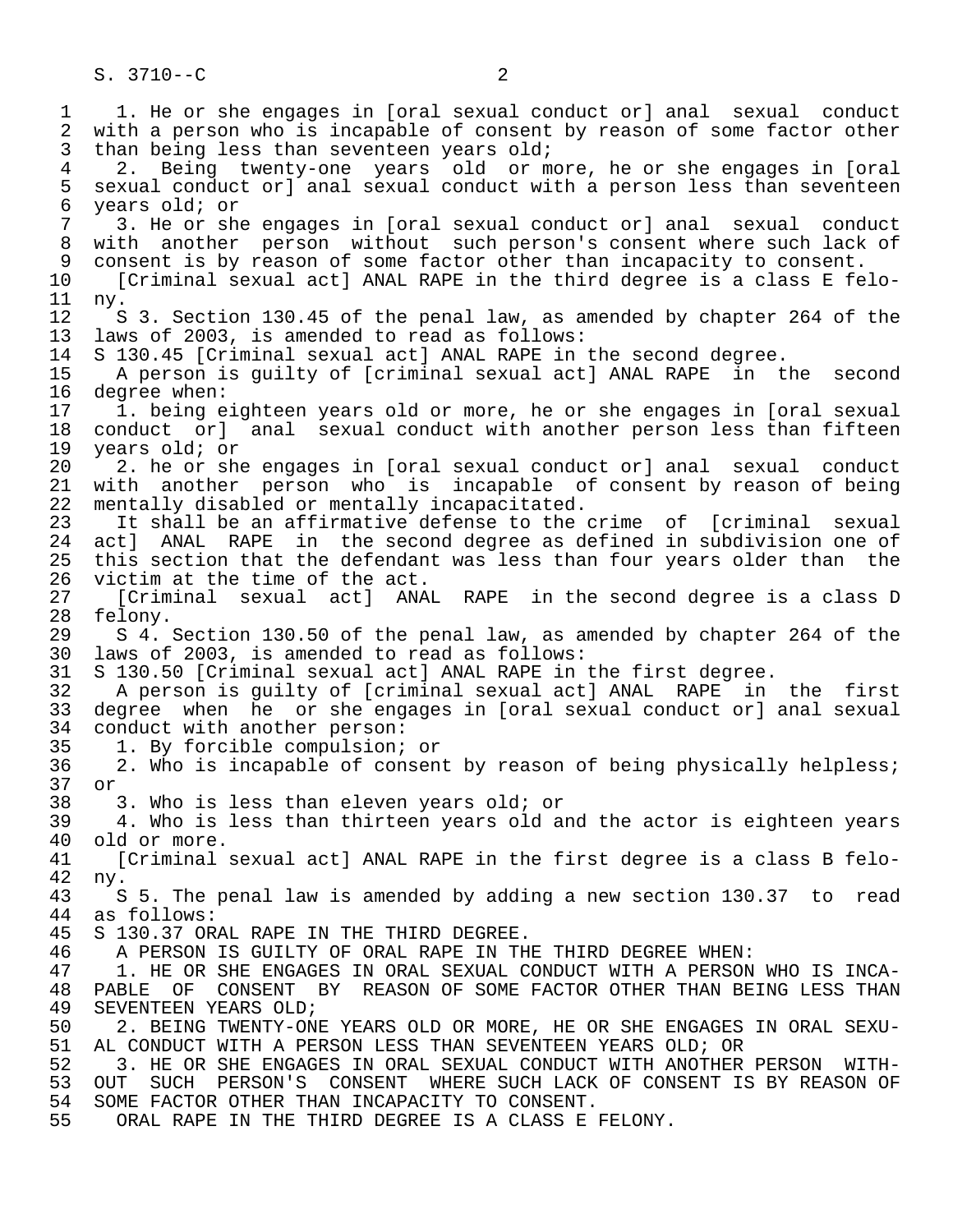1 S 6. The penal law is amended by adding a new section 130.38 to read<br>2 as follows: 2 as follows:<br>3 S 130.38 OR 3 S 130.38 ORAL RAPE IN THE SECOND DEGREE.<br>4 A PERSON IS GUILTY OF ORAL RAPE IN THE 4 A PERSON IS GUILTY OF ORAL RAPE IN THE SECOND DEGREE WHEN:<br>5 1. BEING EIGHTEEN YEARS OLD OR MORE, HE OR SHE ENGAGES IN 5 1. BEING EIGHTEEN YEARS OLD OR MORE, HE OR SHE ENGAGES IN ORAL SEXUAL<br>6 CONDUCT WITH ANOTHER PERSON LESS THAN FIFTEEN YEARS OLD; OR 6 CONDUCT WITH ANOTHER PERSON LESS THAN FIFTEEN YEARS OLD; OR<br>7 3. HE OR SHE ENGAGES IN ORAL SEXUAL CONDUCT WITH ANOTHER 7 2. HE OR SHE ENGAGES IN ORAL SEXUAL CONDUCT WITH ANOTHER PERSON WHO IS<br>8 INCAPABLE OF CONSENT BY REASON OF BEING MENTALLY DISABLED OR MENTALLY 8 INCAPABLE OF CONSENT BY REASON OF BEING MENTALLY DISABLED OR MENTALLY<br>9 INCAPACITATED. 9 INCAPACITATED.<br>10 IT SHALL BE 10 IT SHALL BE AN AFFIRMATIVE DEFENSE TO THE CRIME OF ORAL RAPE IN THE 11 SECOND DEGREE AS DEFINED IN SUBDIVISION ONE OF THIS SECTION THAT THE 11 SECOND DEGREE AS DEFINED IN SUBDIVISION ONE OF THIS SECTION THAT THE TIME OF 12 DEFENDANT WAS LESS THAN FOUR YEARS OLDER THAN THE VICTIM AT THE TIME OF 13 THE ACT. 13 THE ACT.<br>14 ORAL R 14 ORAL RAPE IN THE SECOND DEGREE IS A CLASS D FELONY.<br>15 S 7. The penal law is amended by adding a new secti 15 S 7. The penal law is amended by adding a new section 130.39 to read 16 as follows:<br>17 S 130.39 OR 17 S 130.39 ORAL RAPE IN THE FIRST DEGREE.<br>18 A PERSON IS GUILTY OF ORAL RAPE I 18 A PERSON IS GUILTY OF ORAL RAPE IN THE FIRST DEGREE WHEN HE OR SHE 19 ENGAGES IN ORAL SEXUAL CONDUCT WITH ANOTHER PERSON: 19 ENGAGES IN ORAL SEXUAL CONDUCT WITH ANOTHER PERSON:<br>20 1. BY FORCIBLE COMPULSION; OR 20 1. BY FORCIBLE COMPULSION; OR<br>21 2. WHO IS INCAPABLE OF CONSEN' 2. WHO IS INCAPABLE OF CONSENT BY REASON OF BEING PHYSICALLY HELPLESS; 22 OR<br>23 23 3. WHO IS LESS THAN ELEVEN YEARS OLD; OR<br>24 4. WHO IS LESS THAN THIRTEEN YEARS OLD AL 24 4. WHO IS LESS THAN THIRTEEN YEARS OLD AND THE ACTOR IS EIGHTEEN YEARS 25 OLD OR MORE. OLD OR MORE. 26 ORAL RAPE IN THE FIRST DEGREE IS A CLASS B FELONY.<br>27 S 8. Paragraph 2 of subdivision 18 of section 10.0 27 S 8. Paragraph 2 of subdivision 18 of section 10.00 of the penal law, 28 as amended by chapter 7 of the laws of 2007, is amended to read as  $29$  follows:<br>30 (2) a 30 (2) a person fourteen or fifteen years old who is criminally responsi- 31 ble for acts constituting the crimes defined in subdivisions one and two<br>32 of section 125.25 (murder in the second degree) and in subdivision three 32 of section 125.25 (murder in the second degree) and in subdivision three<br>33 of such section provided that the underlying crime for the murder charge 33 of such section provided that the underlying crime for the murder charge<br>34 is one for which such person is criminally responsible; section 135.25 34 is one for which such person is criminally responsible; section 135.25<br>35 (kidnapping in the first degree); 150.20 (arson in the first degree); 35 (kidnapping in the first degree); 150.20 (arson in the first degree);<br>36 subdivisions one and two of section 120.10 (assault in the first subdivisions one and two of section 120.10 (assault in the first 37 degree); 125.20 (manslaughter in the first degree); subdivisions one and<br>38 two of section 130.35 (rape in the first degree); subdivisions one and 38 two of section 130.35 (rape in the first degree); subdivisions one and 39 two of section 130.50 ([criminal sexual act] ANAL RAPE in the first 40 degree); SUBDIVISIONS ONE AND TWO OF SECTION 130.39 (ORAL RAPE IN THE 41 FIRST DEGREE); 130.70 (aggravated sexual abuse in the first degree); 41 FIRST DEGREE); 130.70 (aggravated sexual abuse in the first degree);<br>42 140.30 (burglary in the first degree); subdivision one of section 140.25 42 140.30 (burglary in the first degree); subdivision one of section 140.25<br>43 (burglary in the second degree); 150.15 (arson in the second degree); 43 (burglary in the second degree); 150.15 (arson in the second degree);<br>44 160.15 (robbery in the first degree); subdivision two of section 160.10 44 160.15 (robbery in the first degree); subdivision two of section 160.10<br>45 (robbery in the second degree) of this chapter; or section 265.03 of (robbery in the second degree) of this chapter; or section 265.03 of 46 this chapter, where such machine gun or such firearm is possessed on<br>47 school grounds, as that phrase is defined in subdivision fourteen of school grounds, as that phrase is defined in subdivision fourteen of 48 section 220.00 of this chapter; or defined in this chapter as an attempt<br>49 to commit murder in the second degree or kidnapping in the first degree, 49 to commit murder in the second degree or kidnapping in the first degree,<br>50 or such conduct as a sexually motivated felony, where authorized pursu-50 or such conduct as a sexually motivated felony, where authorized pursu-<br>51 ant to section 130.91 of [the penal law] THIS CHAPTER. 51 ant to section 130.91 of [the penal law] THIS CHAPTER.<br>52 S. 9. Subdivision 2 of section 30.00 of the penal 52 S 9. Subdivision 2 of section 30.00 of the penal law, as amended by<br>53 chapter 7 of the laws of 2007, is amended to read as follows: 53 chapter 7 of the laws of 2007, is amended to read as follows:<br>54 2. A person thirteen, fourteen or fifteen years of age is 54 2. A person thirteen, fourteen or fifteen years of age is criminally<br>55 responsible for acts constituting murder in the second degree as defined 55 responsible for acts constituting murder in the second degree as defined<br>56 in subdivisions, one and two of section 125.25 and in subdivision three in subdivisions one and two of section 125.25 and in subdivision three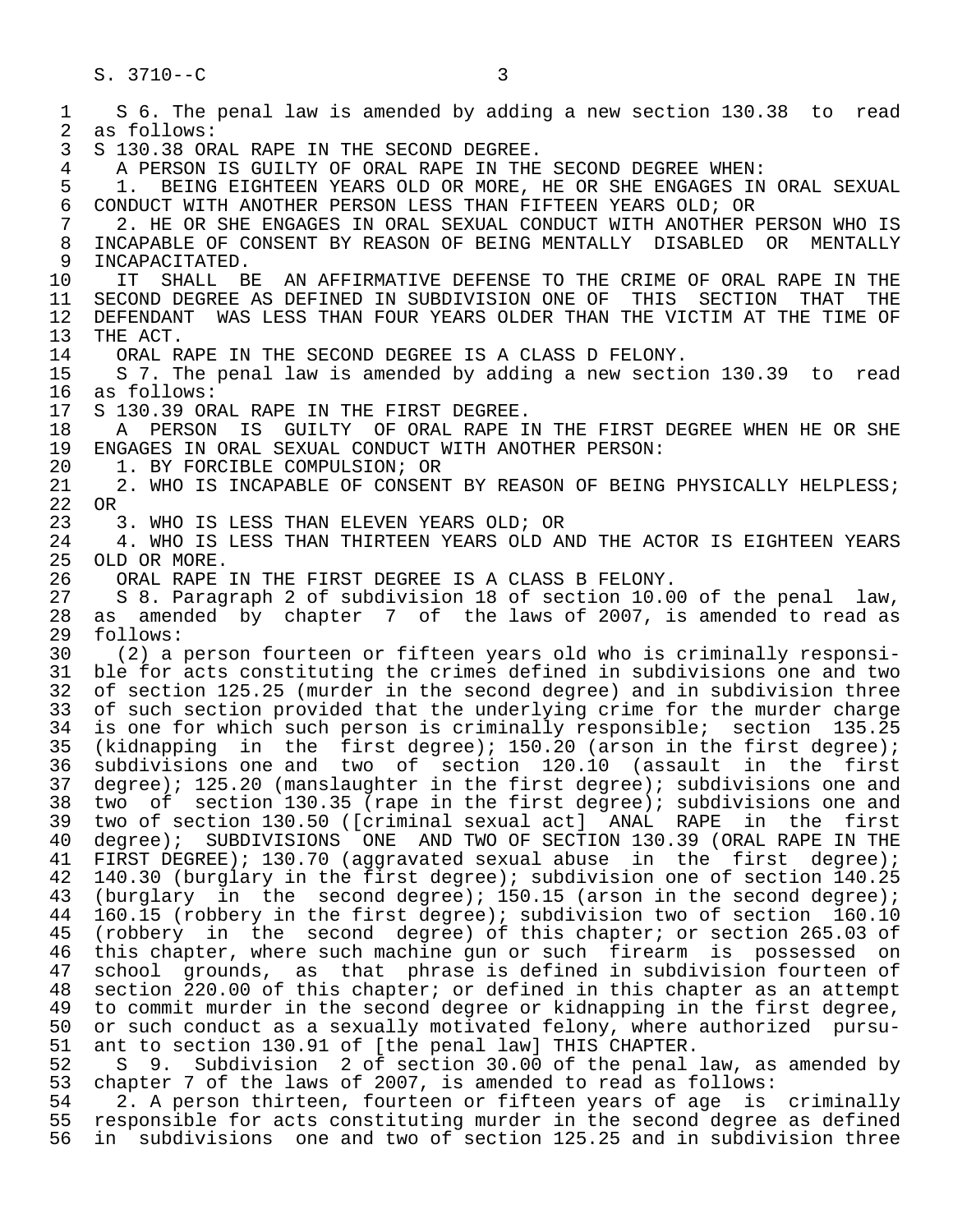1 of such section provided that the underlying crime for the murder charge<br>2 is one for which such person is criminally responsible or for such 2 is one for which such person is criminally responsible or for such<br>3 conduct as a sexually motivated felony, where authorized pursuant to 3 conduct as a sexually motivated felony, where authorized pursuant to<br>4 section 130.91 of [the penal law] THIS CHAPTER; and a person fourteen or 4 section 130.91 of [the penal law] THIS CHAPTER; and a person fourteen or<br>5 fifteen years of age is criminally responsible for acts constituting the 5 fifteen years of age is criminally responsible for acts constituting the<br>6 crimes defined in section 135.25 (kidnapping in the first degree); 6 crimes defined in section  $135.25$  (kidnapping in the first degree);<br>7 150.20 (arson in the first degree); subdivisions one and two of section 7 150.20 (arson in the first degree); subdivisions one and two of section<br>8 120.10 (assault in the first degree); 125.20 (manslaughter in the first 8 120.10 (assault in the first degree); 125.20 (manslaughter in the first<br>9 degree); subdivisions one and two of section 130.35 (rape in the first 9 degree); subdivisions one and two of section 130.35 (rape in the first<br>10 degree); subdivisions one and two of section 130.50 ([criminal sexual 10 degree); subdivisions one and two of section 130.50 ([criminal sexual<br>11 act] ANAL RAPE in the first degree); SUBDIVISIONS ONE AND TWO OF SECTION 11 act] ANAL RAPE in the first degree); SUBDIVISIONS ONE AND TWO OF SECTION<br>12 130.39 (ORAL RAPE IN THE FIRST DEGREE); 130.70 (aqqravated sexual abuse 12 130.39 (ORAL RAPE IN THE FIRST DEGREE); 130.70 (aggravated sexual abuse<br>13 in the first degree); 140.30 (burglary in the first degree); subdivision 13 in the first degree); 140.30 (burglary in the first degree); subdivision<br>14 one of section 140.25 (burglary in the second degree); 150.15 (arson in one of section 140.25 (burglary in the second degree); 150.15 (arson in 15 the second degree); 160.15 (robbery in the first degree); subdivision<br>16 two of section 160.10 (robbery in the second degree) of this chapter; or 16 two of section 160.10 (robbery in the second degree) of this chapter; or<br>17 section 265.03 of this chapter, where such machine qun or such firearm 17 section 265.03 of this chapter, where such machine gun or such firearm<br>18 is possessed on school grounds, as that phrase is defined in subdivision 18 is possessed on school grounds, as that phrase is defined in subdivision<br>19 fourteen of section 220.00 of this chapter; or defined in this chapter 19 fourteen of section 220.00 of this chapter; or defined in this chapter<br>20 as an attempt to commit murder in the second degree or kidnapping in the 20 as an attempt to commit murder in the second degree or kidnapping in the<br>21 first degree, or for such conduct as a sexually motivated felony, where 21 first degree, or for such conduct as a sexually motivated felony, where<br>22 authorized pursuant to section 130.91 of [the penal law] THIS CHAPTER.

22 authorized pursuant to section 130.91 of [the penal law] THIS CHAPTER.<br>23 S 10. Paragraph (b) of subdivision 2 of section 35.15 of the penal 23 S 10. Paragraph (b) of subdivision 2 of section 35.15 of<br>24 law, as amended by chapter 511 of the laws of 2004, is amen 24 law, as amended by chapter 511 of the laws of 2004, is amended to read 25 as follows: as follows:

26 (b) He or she reasonably believes that such other person is committing<br>27 or attempting to commit a kidnapping, forcible rape, forcible [criminal 27 or attempting to commit a kidnapping, forcible rape, forcible [criminal<br>28 sexual act] ANAL RAPE, FORCIBLE ORAL RAPE or robbery; or 28 sexual act] ANAL RAPE, FORCIBLE ORAL RAPE or robbery; or

29 S 11. Paragraph (b) of subdivision 4 of section 35.30 of the penal<br>30 law, as amended by chapter 264 of the laws of 2003, is amended to read 30 law, as amended by chapter 264 of the laws of 2003, is amended to read 31 as follows:<br>32 (b) Eff

32 (b) Effect the arrest of a person who has committed murder,<br>33 manslaughter in the first degree, robbery, forcible rape [or], forcible 33 manslaughter in the first degree, robbery, forcible rape [or], forcible<br>34 [criminal sexual act] ANAL RAPE OR FORCIBLE ORAL RAPE and who is in 34 [criminal sexual act] ANAL RAPE OR FORCIBLE ORAL RAPE and who is in<br>35 immediate flight therefrom. 35 immediate flight therefrom.<br>36 S 12. Paragraph (a) of su

 36 S 12. Paragraph (a) of subdivision 1 of section 70.02 of the penal 37 law, as amended by chapter 320 of the laws of 2006, is amended to read 38 as follows:<br>39 (a) Class

 39 (a) Class B violent felony offenses: an attempt to commit the class 40 A-I felonies of murder in the second degree as defined in section<br>41 125.25, kidnapping in the first degree as defined in section 135.25, and 41 125.25, kidnapping in the first degree as defined in section 135.25, and<br>42 arson in the first degree as defined in section 150.20; manslaughter in 42 arson in the first degree as defined in section 150.20; manslaughter in<br>43 the first degree as defined in section 125.20, aggravated manslaughter 43 the first degree as defined in section 125.20, aggravated manslaughter<br>44 in the first degree as defined in section 125.22, rape in the first 44 in the first degree as defined in section 125.22, rape in the first<br>45 degree as defined in section 130.35, [criminal sexual act] ANAL RAPE in degree as defined in section 130.35, [criminal sexual act] ANAL RAPE in 46 the first degree as defined in section 130.50, ORAL RAPE IN THE FIRST<br>47 DEGREE AS DEFINED IN SECTION 130.39, aggravated sexual abuse in the 47 DEGREE AS DEFINED IN SECTION 130.39, aggravated sexual abuse in the 48 first degree as defined in section 130.70, course of sexual conduct<br>49 against a child in the first degree as defined in section 130.75; 49 against a child in the first degree as defined in section 130.75; 50 assault in the first degree as defined in section 120.10, kidnapping in 51 the second degree as defined in section 135.20, burglary in the first<br>52 degree as defined in section 140.30, arson in the second degree as 52 degree as defined in section 140.30, arson in the second degree as<br>53 defined in section 150.15, robbery in the first degree as defined in 53 defined in section 150.15, robbery in the first degree as defined in<br>54 section 160.15, incest in the first degree as defined in section 255.27, 54 section 160.15, incest in the first degree as defined in section 255.27,<br>55 criminal possession of a weapon in the first degree as defined in 55 criminal possession of a weapon in the first degree as defined in<br>56 section 265.04, criminal use of a firearm in the first degree as defined section 265.04, criminal use of a firearm in the first degree as defined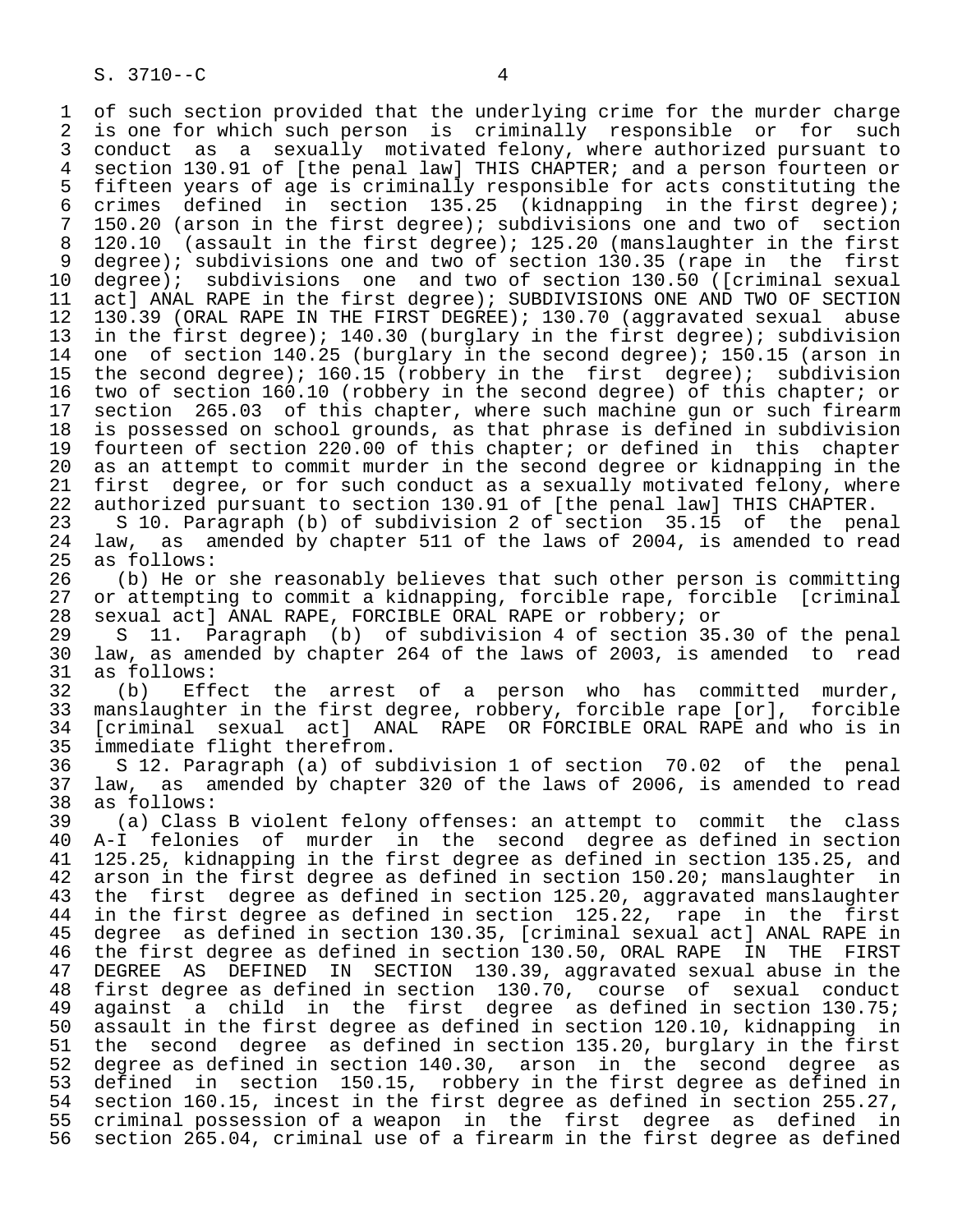1 in section 265.09, criminal sale of a firearm in the first degree as 2 defined in section 265.13, aggravated assault upon a police officer or a<br>3 peace officer as defined in section 120.11, gang assault in the first 3 peace officer as defined in section 120.11, gang assault in the first 4 degree as defined in section 120.07, intimidating a victim or witness in<br>5 the first degree as defined in section 215.17, hindering prosecution of 5 the first degree as defined in section 215.17, hindering prosecution of<br>6 terrorism in the first degree as defined in section 490.35, criminal 6 terrorism in the first degree as defined in section 490.35,<br>7 possession of a chemical weapon or biological weapon in th 7 possession of a chemical weapon or biological weapon in the second 8 degree as defined in section 490.40, and criminal use of a chemical 9 weapon or biological weapon in the third degree as defined in section<br>10 490.47.

10 490.47.<br>11 S 13. 11 S 13. Paragraph (c) of subdivision 1 of section 70.02 of the penal<br>12 law, as amended by chapter 405 of the laws of 2010, is amended to read 12 law, as amended by chapter 405 of the laws of 2010, is amended to read 13 as follows:

13 as follows:<br>14 (c) Class 14 (c) Class D violent felony offenses: an attempt to commit any of the<br>15 class C felonies set forth in paragraph (b); reckless assault of a child 15 class C felonies set forth in paragraph (b); reckless assault of a child<br>16 as defined in section 120.02, assault in the second degree as defined in 16 as defined in section 120.02, assault in the second degree as defined in<br>17 section 120.05, menacing a police officer or peace officer as defined in 17 section 120.05, menacing a police officer or peace officer as defined in<br>18 section 120.18, stalking in the first degree, as defined in subdivision 18 section 120.18, stalking in the first degree, as defined in subdivision<br>19 one of section 120.60, strangulation in the second degree as defined in 19 one of section 120.60, strangulation in the second degree as defined in<br>20 section 121.12, rape in the second degree as defined in section 130.30, 20 section 121.12, rape in the second degree as defined in section 130.30,<br>21 [criminal sexual act] ANAL RAPE in the second degree as defined in 21 [criminal sexual act] ANAL RAPE in the second degree as defined in<br>22 section 130.45, ORAL RAPE IN THE SECOND DEGREE AS DEFINED IN SECTION 22 section 130.45, ORAL RAPE IN THE SECOND DEGREE AS DEFINED IN SECTION<br>23 130.38, sexual abuse in the first degree as defined in section 130.65, 23 130.38, sexual abuse in the first degree as defined in section<br>24 course of sexual conduct against a child in the second degree as 24 course of sexual conduct against a child in the second degree as defined<br>25 in section 130.80, aggravated sexual abuse in the third degree as section 130.80, aggravated sexual abuse in the third degree as 26 defined in section 130.66, facilitating a sex offense with a controlled<br>27 substance as defined in section 130.90, criminal possession of a weapon 27 substance as defined in section 130.90, criminal possession of a weapon<br>28 in the third degree as defined in subdivision five, six, seven or eight 28 in the third degree as defined in subdivision five, six, seven or eight<br>29 of section 265.02, criminal sale of a firearm in the third degree as 29 of section 265.02, criminal sale of a firearm in the third degree as<br>30 defined in section 265.11, intimidating a victim or witness in the 30 defined in section 265.11, intimidating a victim or witness in the 31 second degree as defined in section 215.16, soliciting or providing<br>32 support for an act of terrorism in the second degree as defined in 32 support for an act of terrorism in the second degree as defined in<br>33 section 490.10, and making a terroristic threat as defined in section 33 section 490.10, and making a terroristic threat as defined in section 34 490.20, falsely reporting an incident in the first degree as defined in<br>35 section 240.60, placing a false bomb or hazardous substance in the first 35 section 240.60, placing a false bomb or hazardous substance in the first degree as defined in section 240.62, placing a false bomb or hazardous 37 substance in a sports stadium or arena, mass transportation facility or 38 enclosed shopping mall as defined in section 240.63, and aggravated 39 unpermitted use of indoor pyrotechnics in the first degree as defined in

40 section 405.18.<br>41 S 14. Paragra 41 S 14. Paragraph (c) of subdivision 1 of section 70.02 of the penal<br>42 law, as amended by chapter 1 of the laws of 2013, is amended to read as 42 law, as amended by chapter 1 of the laws of 2013, is amended to read as 43 follows: 43 follows:<br>44 (c) Cl

44 (c) Class D violent felony offenses: an attempt to commit any of the<br>45 class C felonies set forth in paragraph (b); reckless assault of a child class C felonies set forth in paragraph (b); reckless assault of a child 46 as defined in section 120.02, assault in the second degree as defined in<br>47 section 120.05, menacing a police officer or peace officer as defined in 47 section 120.05, menacing a police officer or peace officer as defined in<br>48 section 120.18, stalking in the first degree, as defined in subdivision 48 section 120.18, stalking in the first degree, as defined in subdivision 49 one of section 120.60, strangulation in the second degree as defined in 40.30. 50 section 121.12, rape in the second degree as defined in section 130.30,<br>51 [criminal sexual act] ANAL RAPE in the second degree as defined in 51 [criminal sexual act] ANAL RAPE in the second degree as defined in<br>52 section 130.45, ORAL RAPE IN THE SECOND DEGREE AS DEFINED IN SECTION 52 section 130.45, ORAL RAPE IN THE SECOND DEGREE AS DEFINED IN SECTION<br>53 130.38, sexual abuse in the first degree as defined in section 130.65, 53 130.38, sexual abuse in the first degree as defined in section 130.65, 54 course of sexual conduct against a child in the second degree as defined<br>55 in section 130.80, aggravated sexual abuse in the third degree as 55 in section 130.80, aggravated sexual abuse in the third degree as 56 defined in section 130.66, facilitating a sex offense with a controlled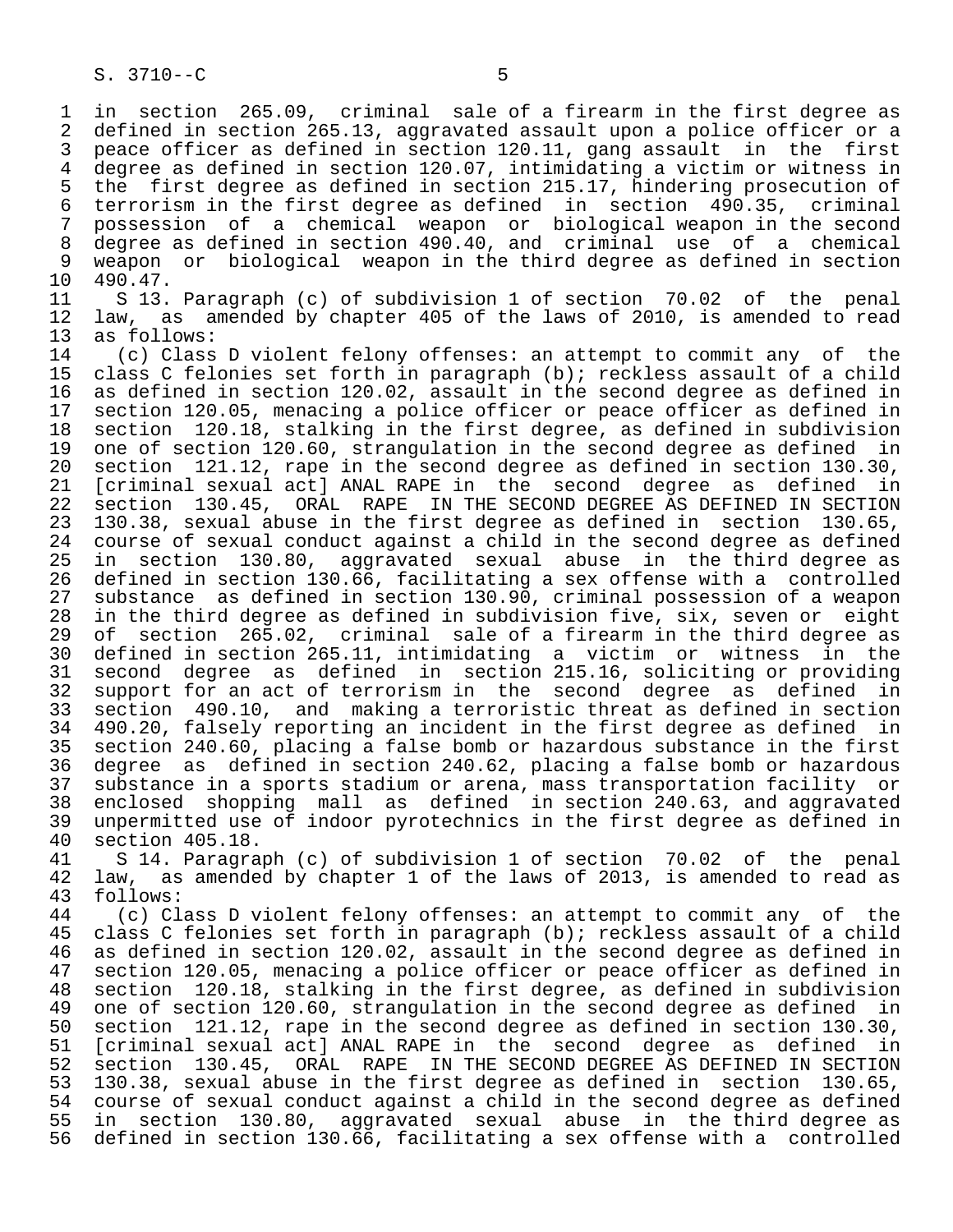1 substance as defined in section 130.90, criminal possession of a weapon<br>2 in the third degree as defined in subdivision five, six, seven, eight, 2 in the third degree as defined in subdivision five, six, seven, eight,<br>3 nine, or, ten of section 265.02, criminal sale of a firearm in the third 3 nine or ten of section 265.02, criminal sale of a firearm in the third<br>4 degree as defined in section 265.11, intimidating a victim or witness in 4 degree as defined in section 265.11, intimidating a victim or witness in<br>5 the second degree as defined in section 215.16, soliciting or providing 5 the second degree as defined in section 215.16, soliciting or providing<br>6 support for an act of terrorism in the second degree as defined in 6 support for an act of terrorism in the second degree as defined in<br>7 section 490.10, and making a terroristic threat as defined in section 7 section 490.10, and making a terroristic threat as defined in section<br>8 490.20, falsely reporting an incident in the first degree as defined in 8 490.20, falsely reporting an incident in the first degree as defined in<br>9 section 240.60, placing a false bomb or hazardous substance in the first 9 section 240.60, placing a false bomb or hazardous substance in the first<br>10 degree as defined in section 240.62, placing a false bomb or hazardous 10 degree as defined in section 240.62, placing a false bomb or hazardous<br>11 substance in a sports stadium or arena, mass transportation facility or 11 substance in a sports stadium or arena, mass transportation facility or<br>12 enclosed shopping mall as defined in section 240.63, and aggravated 12 enclosed shopping mall as defined in section 240.63, and aggravated<br>13 unpermitted use of indoor pyrotechnics in the first degree as defined in 13 unpermitted use of indoor pyrotechnics in the first degree as defined in<br>14 section 405.18. 14 section 405.18.<br>15 S 15. The ope

15 S 15. The opening paragraph of subdivision 3 of section 125.25 of the<br>16 penal law, as amended by chapter 264 of the laws of 2003, is amended to 16 penal law, as amended by chapter 264 of the laws of 2003, is amended to 17 read as follows: 17 read as follows:<br>18 Acting either

18 Acting either alone or with one or more other persons, he commits or<br>19 attempts to commit robbery, burglary, kidnapping, arson, rape in the 19 attempts to commit robbery, burglary, kidnapping, arson, rape in the<br>20 first degree, [criminal sexual act] ANAL RAPE in the first degree, ORAL 20 first degree, [criminal sexual act] ANAL RAPE in the first degree, ORAL<br>21 RAPE IN THE FIRST DEGREE, sexual abuse in the first degree, aggravated 21 RAPE IN THE FIRST DEGREE, sexual abuse in the first degree, aggravated<br>22 sexual abuse, escape in the first degree, or escape in the second 22 sexual abuse, escape in the first degree, or escape in the second<br>23 degree, and, in the course of and in furtherance of such crime or of 23 degree, and, in the course of and in furtherance of such crime or of<br>24 immediate flight therefrom, he, or another participant, if there be any, 24 immediate flight therefrom, he, or another participant, if there be any,<br>25 causes the death of a person other than one of the participants; except causes the death of a person other than one of the participants; except<br>that in any prosecution under this subdivision, in which the defendant 26 that in any prosecution under this subdivision, in which the defendant<br>27 was not the only participant in the underlying crime, it is an affirma-27 was not the only participant in the underlying crime, it is an affirma-<br>28 tive defense that the defendant: 28 tive defense that the defendant:<br>29 S 16. Subdivision 5 of sectio

29 S 16. Subdivision 5 of section 125.25 of the penal law, as amended by<br>30 chapter 320 of the laws of 2006, is amended to read as follows: 30 chapter 320 of the laws of 2006, is amended to read as follows:<br>31 5. Being eighteen years old or more, while in the course of c

31 5. Being eighteen years old or more, while in the course of committing<br>32 rape in the first, second or third degree, [criminal sexual act] ANAL 32 rape in the first, second or third degree, [criminal sexual act] ANAL<br>33 RAPE in the first, second or third degree, ORAL RAPE IN THE FIRST, 33 RAPE in the first, second or third-degree, ORAL RAPE IN THE FIRST,<br>34 SECOND OR THIRD DEGREE, sexual abuse in the first degree, aggravated 34 SECOND OR THIRD DEGREE, sexual abuse in the first degree, aggravated<br>35 sexual abuse in the first, second, third or fourth degree, or incest in 35 sexual abuse in the first, second, third or fourth degree, or incest in<br>36 the first, second or third degree, against a person less than fourteen the first, second or third degree, against a person less than fourteen 37 years old, he or she intentionally causes the death of such person.<br>38 S 17. Subparagraph (vii) of paragraph (a) of subdivision 1 of se

 38 S 17. Subparagraph (vii) of paragraph (a) of subdivision 1 of section 39 125.27 of the penal law, as amended by chapter 264 of the laws of 2003,<br>40 is amended to read as follows: 40 is amended to read as follows:<br>41 (vii) the victim was kille

41 (vii) the victim was killed while the defendant was in the course of<br>42 committing or attempting to commit and in furtherance of robbery, 42 committing or attempting to commit and in furtherance of robbery,<br>43 burglary in the first degree or second degree, kidnapping in the first 43 burglary in the first degree or second degree, kidnapping in the first<br>44 degree, arson in the first degree or second degree, rape in the first 44 degree, arson in the first degree or second degree, rape in the first<br>45 degree, [criminal sexual act] ANAL RAPE in the first degree, ORAL RAPE degree, [criminal sexual act] ANAL RAPE in the first degree, ORAL RAPE 46 IN THE FIRST DEGREE, sexual abuse in the first degree, aggravated sexual 47 abuse in the first degree or escape in the first degree, or in the<br>48 course of and furtherance of immediate flight after committing or 48 course of and furtherance of immediate flight after committing or<br>49 attempting to commit any such crime or in the course of and furtherance 49 attempting to commit any such crime or in the course of and furtherance<br>50 of immediate flight after attempting to commit the crime of murder in 50 of immediate flight after attempting to commit the crime of murder in<br>51 the second degree; provided however, the victim is not a participant in 51 the second degree; provided however, the victim is not a participant in<br>52 one of the aforementioned crimes and, provided further that, unless the 52 one of the aforementioned crimes and, provided further that, unless the<br>53 defendant's criminal liability under this subparagraph is based upon the 53 defendant's criminal liability under this subparagraph is based upon the 54 defendant having commanded another person to cause the death of the<br>55 victim or intended victim pursuant to section 20.00 of this chapter, 55 victim or intended victim pursuant to section 20.00 of this chapter,<br>56 this subparagraph shall not apply where the defendant's criminal liabilthis subparagraph shall not apply where the defendant's criminal liabil-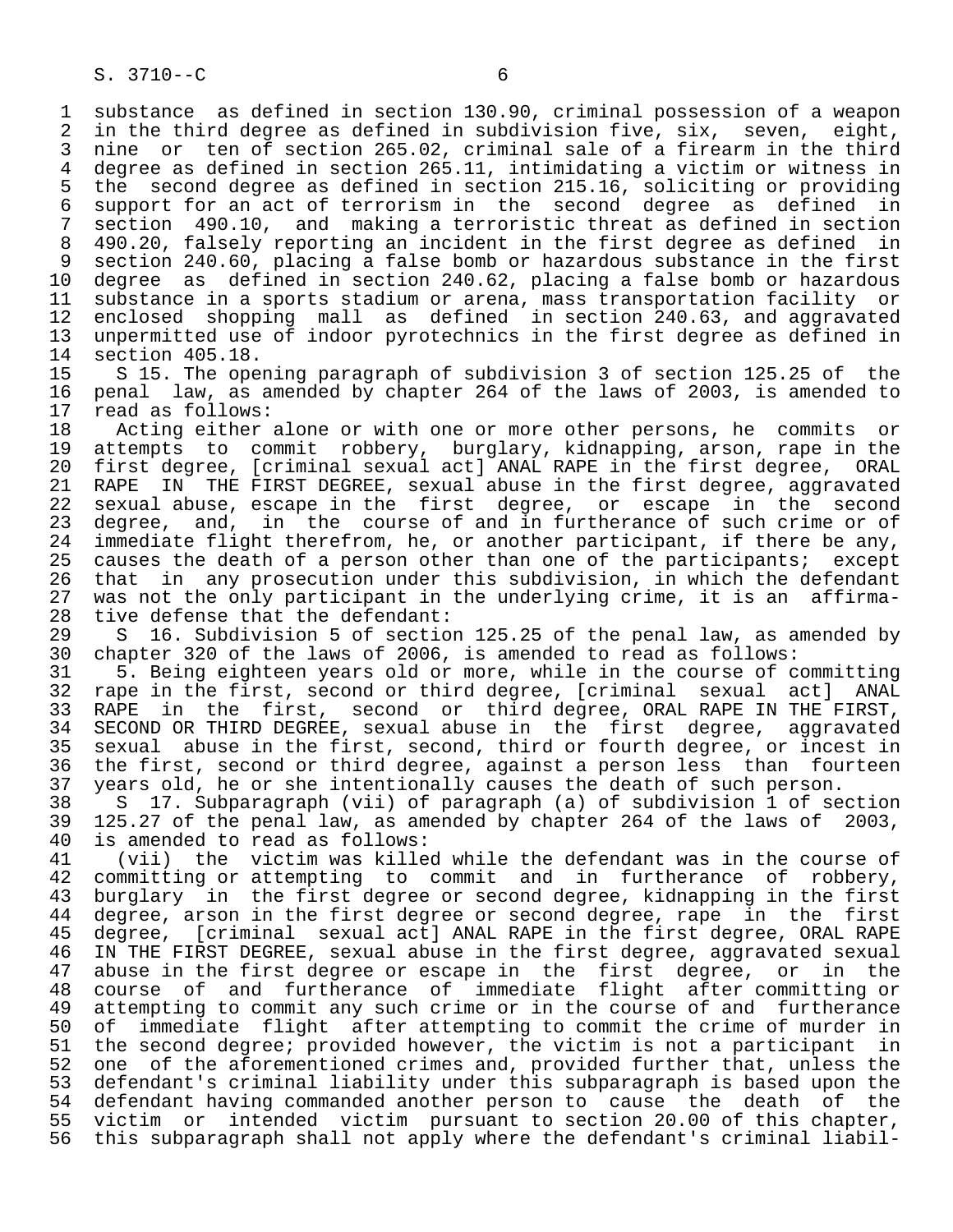1 ity is based upon the conduct of another pursuant to section 20.00 of<br>2 this chapter; or 2 this chapter; or<br>3 S 18. Paragr 3 S 18. Paragraph (d) of subdivision 2 of section 130.05 of the penal 4 law, as amended by chapter 40 of the laws of 2004, is amended to read as 5 follows:<br>6 (d) Wh 6 (d) Where the offense charged is rape in the third degree as defined in subdivision three of section 130.25, [or criminal sexual act] ANAL 8 RAPE in the third degree as defined in subdivision three of section 9 130.40, OR ORAL RAPE IN THE THIRD DEGREE AS DEFINED IN SUBDIVISION THREE<br>10 OF SECTION 130.37, in addition to forcible compulsion, circumstances 10 OF SECTION 130.37, in addition to forcible compulsion, circumstances 11 under which, at the time of the act of intercourse, oral sexual conduct<br>12 or anal sexual conduct, the victim clearly expressed that he or she did 12 or anal sexual conduct, the victim clearly expressed that he or she did<br>13 not consent to engage in such act, and a reasonable person in the 13 not consent to engage in such act, and a reasonable person in the<br>14 actor's situation would have understood such person's words and acts as actor's situation would have understood such person's words and acts as 15 an expression of lack of consent to such act under all the circum- 16 stances.<br>17 S 19. 17 S 19. Paragraph (h) of subdivision 3 of section 130.05 of the penal<br>18 law, as amended by section 2 of part G of chapter 501 of the laws of 18 law, as amended by section 2 of part G of chapter 501 of the laws of<br>19 2012, is amended to read as follows: 19 2012, is amended to read as follows:<br>20 (h) a client or patient and th 20 (h) a client or patient and the actor is a health care provider or 21 mental health care provider charged with rape in the third degree as<br>22 defined in section 130.25, [criminal sexual act] ANAL RAPE in the third 22 defined in section 130.25, [criminal sexual act] ANAL RAPE in the third<br>23 degree as defined in section 130.40, ORAL RAPE IN THE THIRD DEGREE AS 23 degree as defined in section 130.40, ORAL RAPE IN THE THIRD DEGREE AS<br>24 DEFINED IN SECTION 130.37, aggravated sexual abuse in the fourth degree 24 DEFINED IN SECTION 130.37, aggravated sexual abuse in the fourth degree as defined in section 130.65-a, or sexual abuse in the third degree as 26 defined in section 130.55, and the act of sexual conduct occurs during a<br>27 treatment session, consultation, interview, or examination; or 27 treatment session, consultation, interview, or examination; or 28 S 20. Subdivision 3 of section 130.10 of the penal law, as amended by 29 chapter 264 of the laws of 2003, is amended to read as follows:<br>30 3. In any prosecution for the crime of rape in the third d 30 3. In any prosecution for the crime of rape in the third degree as 31 defined in section 130.25, [criminal sexual act] ANAL RAPE in the third<br>32 degree as defined in section 130.40, ORAL RAPE IN THE THIRD DEGREE AS 32 degree as defined in section 130.40, ORAL RAPE IN THE THIRD DEGREE AS<br>33 DEFINED IN SECTION 130.37, aggravated sexual abuse in the fourth degree 33 DEFINED IN SECTION 130.37, aggravated sexual abuse in the fourth degree 34 as defined in section 130.65-a, or sexual abuse in the third degree as<br>35 defined in section 130.55 in which incapacity to consent is based on the 35 defined in section 130.55 in which incapacity to consent is based on the<br>36 circumstances set forth in paragraph (h) of subdivision three of section 36 circumstances set forth in paragraph (h) of subdivision three of section 37 130.05 of this article it shall be an affirmative defense that the 38 client or patient consented to such conduct charged after having been<br>39 expressly advised by the health care or mental health care provider that 39 expressly advised by the health care or mental health care provider that<br>40 such conduct was not performed for a valid medical purpose. 40 such conduct was not performed for a valid medical purpose.<br>41 S 21. The opening paragraph and subdivision 2 of section 41 S 21. The opening paragraph and subdivision 2 of section 130.95 of the<br>42 penal law, as added by chapter 107 of the laws of 2006, are amended to 42 penal law, as added by chapter 107 of the laws of 2006, are amended to 43 read as follows: 43 read as follows:<br>44 A person is gu 44 A person is guilty of predatory sexual assault when he or she commits<br>45 the crime of rape in the first degree, [criminal sexual act] ANAL RAPE the crime of rape in the first degree, [criminal sexual act] ANAL RAPE 46 in the first degree, ORAL RAPE IN THE FIRST DEGREE, aggravated sexual<br>47 abuse in the first degree, or course of sexual conduct against a child abuse in the first degree, or course of sexual conduct against a child 48 in the first degree, as defined in this article, and when: 49 2. He or she has engaged in conduct constituting the crime of rape in<br>50 the first degree, [criminal sexual act] ANAL RAPE in the first degree, 50 the first degree, [criminal sexual act] ANAL RAPE in the first degree,<br>51 ORAL RAPE IN THE FIRST DEGREE, aggravated sexual abuse in the first 51 ORAL RAPE IN THE FIRST DEGREE, aggravated sexual abuse in the first<br>52 degree, or course of sexual conduct against a child in the first degree, 52 degree, or course of sexual conduct against a child in the first degree,<br>53 as defined in this article, against one or more additional persons; or 53 as defined in this article, against one or more additional persons; or<br>54 S 22. The opening paragraph of section 130.96 of the penal law, 54 S 22. The opening paragraph of section 130.96 of the penal law, as<br>55 added by chapter 107 of the laws of 2006, is amended to read as follows: added by chapter 107 of the laws of 2006, is amended to read as follows: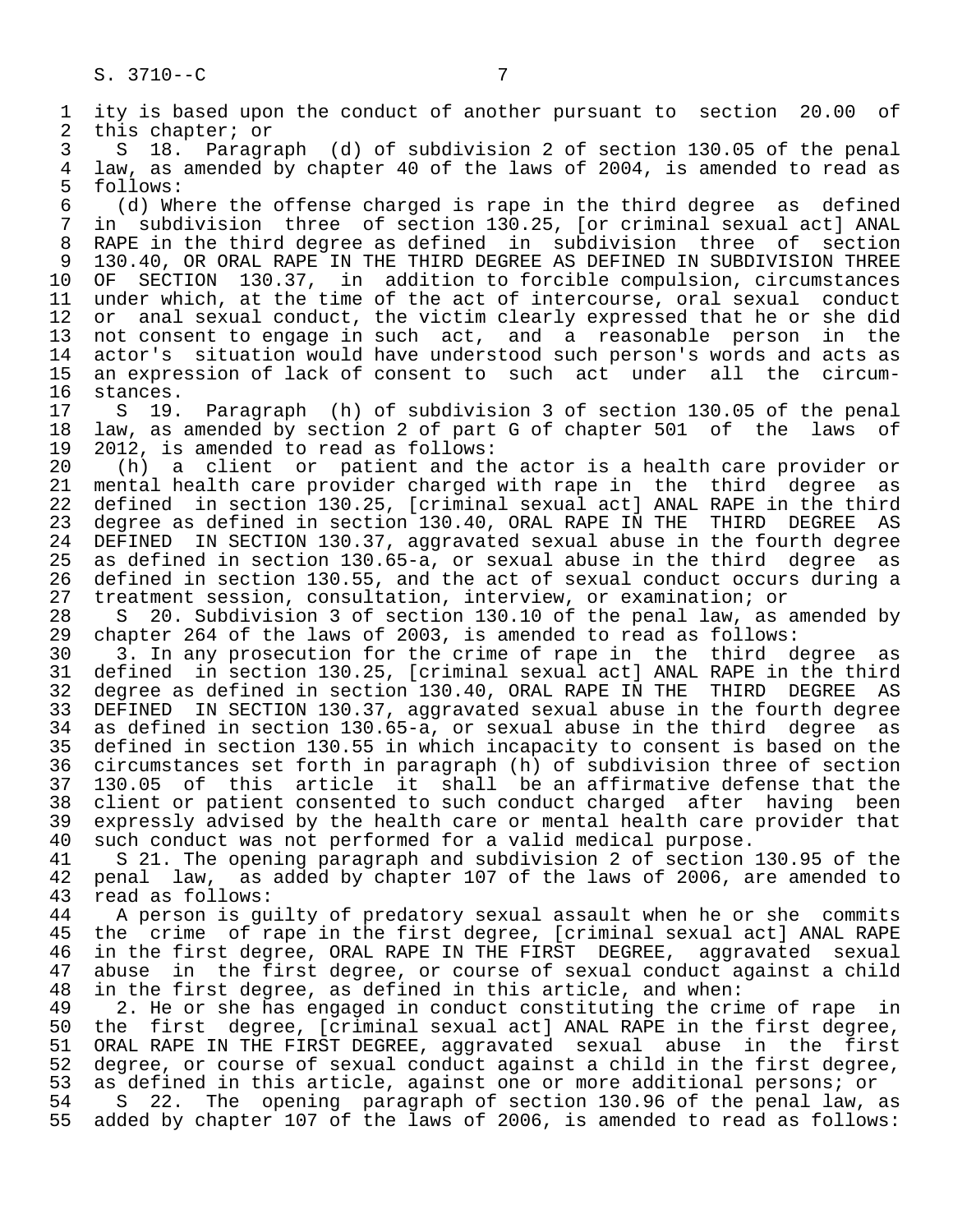1 A person is guilty of predatory sexual assault against a child when,<br>2 being eighteen vears old or more, he or she commits the crime of rape in 2 being eighteen years old or more, he or she commits the crime of rape in<br>3 the first degree, [criminal sexual act] ANAL RAPE in the first degree, 3 the first degree, [criminal sexual act] ANAL RAPE in the first degree,<br>4 ORAL RAPE IN THE FIRST DEGREE, aggravated sexual abuse in the first 4 ORAL RAPE IN THE FIRST DEGREE, aggravated sexual abuse in the first<br>5 degree, or course of sexual conduct against a child in the first degree, 5 degree, or course of sexual conduct against a child in the first degree,<br>6 as defined in this article, and the victim is less than thirteen vears 6 as defined in this article, and the victim is less than thirteen years<br>7 old.  $\begin{array}{cc} 7 & \text{old.} \\ 8 & \text{S} \end{array}$ 

8 S 23. Subdivision 1 of section 235.00 of the penal law, as amended by<br>9 chapter 264 of the laws of 2003, is amended to read as follows: 9 chapter 264 of the laws of 2003, is amended to read as follows:<br>10 1. "Obscene." Any material or performance is "obscene" i

 10 1. "Obscene." Any material or performance is "obscene" if (a) the 11 average person, applying contemporary community standards, would find<br>12 that considered as a whole, its predominant appeal is to the prurient 12 that considered as a whole, its predominant appeal is to the prurient<br>13 interest in sex, and (b) it depicts or describes in a patently offensive 13 interest in sex, and (b) it depicts or describes in a patently offensive<br>14 manner, actual or simulated: sexual intercourse, [criminal sexual act] manner, actual or simulated: sexual intercourse, [criminal sexual act] 15 ANAL RAPE, ORAL RAPE, sexual bestiality, masturbation, sadism, maso- 16 chism, excretion or lewd exhibition of the genitals, and (c) considered<br>17 as a whole, it lacks serious literary, artistic, political, and scien-17 as a whole, it lacks serious literary, artistic, political, and scien-<br>18 tific value. Predominant appeal shall be judged with reference to ordi-18 tific value. Predominant appeal shall be judged with reference to ordi-<br>19 nary adults unless it appears from the character of the material or the 19 nary adults unless it appears from the character of the material or the<br>20 circumstances of its dissemination to be designed for children or other 20 circumstances of its dissemination to be designed for children or other<br>21 specially susceptible audience. 21 specially susceptible audience.<br>22 S 24. Subdivision 7 of sectio

22 S 24. Subdivision 7 of section 235.00 of the penal law is REPEALED.<br>23 S 25. Subdivision 2 of section 240.75 of the penal law, as added

23 S 25. Subdivision 2 of section 240.75 of the penal law, as added by<br>24 section 2 of part D of chapter 491 of the laws of 2012, is amended to 24 section 2 of part D of chapter 491 of the laws of 2012, is amended to<br>25 read as follows: read as follows:

26 2. A "specified offense" is an offense defined in section 120.00<br>27 (assault in the third degree); section 120.05 (assault in the second 27 (assault in the third degree); section  $120.05$  (assault in the second  $28$  degree); section  $120.13$ 28 degree); section 120.10 (assault in the first degree); section 120.13<br>29 (menacing in the first degree); section 120.14 (menacing in the second 29 (menacing in the first degree); section 120.14 (menacing in the second<br>30 degree); section 120.15 (menacing in the third degree); section 120.20 30 degree); section 120.15 (menacing in the third degree); section 120.20<br>31 (reckless endangerment in the second degree); section 120.25 (reckless 31 (reckless endangerment in the second degree); section 120.25 (reckless<br>32 endangerment in the first degree); section 120.45 (stalking in the 32 endangerment in the first degree); section 120.45 (stalking in the<br>33 fourth degree); section 120.50 (stalking in the third degree); section 33 fourth degree); section 120.50 (stalking in the third degree); section<br>34 120.55 (stalking in the second degree); section 120.60 (stalking in the 34 120.55 (stalking in the second degree); section 120.60 (stalking in the<br>35 first degree); section 121.11 (criminal obstruction of breathing or 35 first degree); section 121.11 (criminal obstruction of breathing or<br>36 blood circulation); section 121.12 (strangulation in the second degree); blood circulation); section 121.12 (strangulation in the second degree); 37 section 121.13 (strangulation in the first degree); subdivision one of<br>38 section 125.15 (manslaughter in the second degree); subdivision one, two 38 section 125.15 (manslaughter in the second degree); subdivision one, two<br>39 or four of section 125.20 (manslaughter in the first degree); section 39 or four of section 125.20 (manslaughter in the first degree); section<br>40 125.25 (murder in the second degree); section 130.20 (sexual miscon-40 125.25 (murder in the second degree); section 130.20 (sexual miscon-<br>41 duct); section 130.30 (rape in the second degree); section 130.35 (rape 41 duct); section 130.30 (rape in the second degree); section 130.35 (rape<br>42 in the first degree); section 130.40 ([criminal sexual act] ANAL RAPE in 42 in the first degree); section 130.40 ([criminal sexual act] ANAL RAPE in<br>43 the third degree); SECTION 130.37 (ORAL RAPE IN THE THIRD DEGREE); 43 the third degree); SECTION 130.37 (ORAL RAPE IN THE THIRD DEGREE);<br>44 section 130.45 ([criminal sexual act] ANAL RAPE in the second degree); 44 section 130.45 ([criminal sexual act] ANAL RAPE in the second degree);<br>45 SECTION 130.38 (ORAL RAPE IN THE SECOND DEGREE); section 130.50 ([crimi-SECTION 130.38 (ORAL RAPE IN THE SECOND DEGREE); section 130.50 ([crimi-46 nal sexual act] ANAL RAPE in the first degree); SECTION 130.39 (ORAL<br>47 RAPE IN THE FIRST DEGREE); section 130.52 (forcible touching); section 47 RAPE IN THE FIRST DEGREE); section 130.52 (forcible touching); section<br>48 130.53 (persistent sexual abuse); section 130.55 (sexual abuse in the 48 130.53 (persistent sexual abuse); section 130.55 (sexual abuse in the<br>49 third degree); section 130.60 (sexual abuse in the second degree); 49 third degree); section 130.60 (sexual abuse in the second degree);<br>50 section 130.65 (sexual abuse in the first degree); section 130.66 50 section 130.65 (sexual abuse in the first degree); section 130.66<br>51 (aggravated sexual abuse in the third degree); section 130.67 (aggra-51 (aggravated sexual abuse in the third degree); section 130.67 (aggra-<br>52 vated sexual abuse in the second degree); section 130.70 (aggravated 52 vated sexual abuse in the second degree); section 130.70 (aggravated<br>53 sexual abuse in the first degree); section 130.91 (sexually motivated 53 sexual abuse in the first degree); section 130.91 (sexually motivated<br>54 felony); section 130.95 (predatory sexual assault); section 130.96 54 felony); section 130.95 (predatory sexual assault); section 130.96<br>55 (predatory sexual assault against a child); section 135.05 (unlawful 55 (predatory sexual assault against a child); section 135.05 (unlawful<br>56 imprisonment in the second degree); section 135.10 (unlawful imprisonimprisonment in the second degree); section 135.10 (unlawful imprison-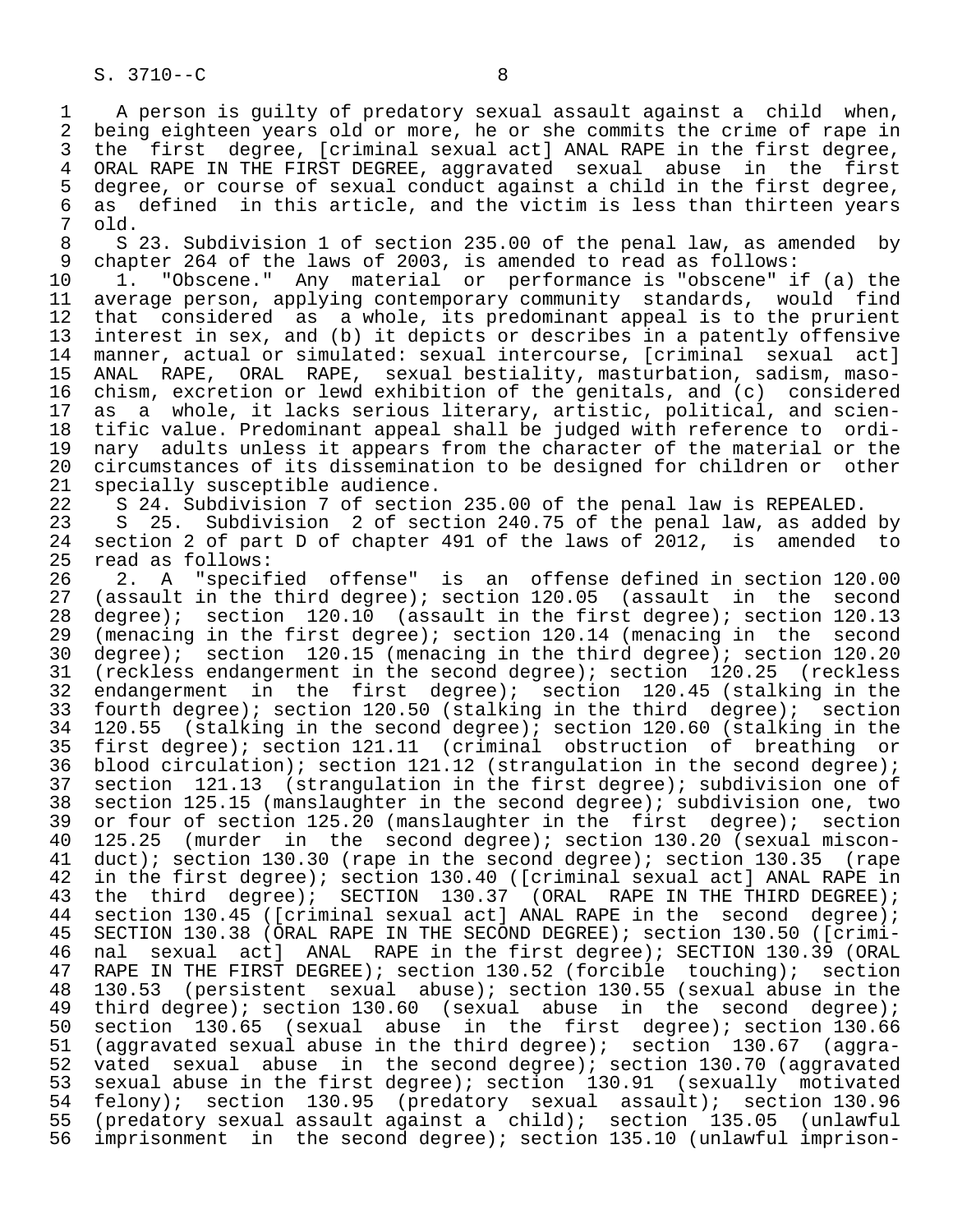1 ment in the first degree); section 135.60 (coercion in the second<br>2 degree); section 135.65 (coercion in the first degree); section 140.20 2 degree); section 135.65 (coercion in the first degree); section 140.20<br>3 (burglary in the third degree); section 140.25 (burglary in the second 3 (burglary in the third degree); section 140.25 (burglary in the second degree); section 145.00 4 degree); section 140.30 (burglary in the first degree); section 145.00<br>5 (criminal mischief in the fourth degree); section 145.05 (criminal 5 (criminal mischief in the fourth degree); section 145.05 (criminal 6 mischief in the third degree); section 145.10 (criminal mischief in the 7 second degree); section 145.12 (criminal mischief in the first degree);<br>8 section 145.14 (criminal tampering in the third degree); section 215.50 8 section 145.14 (criminal tampering in the third degree); section 215.50<br>8 (criminal contempt in the second degree); section 215.51 (criminal 9 (criminal contempt in the second degree); section 215.51 (criminal  $10$  contempt in the first degree); section 215.52 (aggravated criminal 10 contempt in the first degree); section 215.52 (aggravated criminal<br>11 contempt); section 240.25 (harassment in the first degree); subdivision 11 contempt); section 240.25 (harassment in the first degree); subdivision<br>12 one, two or four of section 240.30 (aggravated harassment in the second 12 one, two or four of section 240.30 (aggravated harassment in the second<br>13 degree); aggravated family offense as defined in this section or any 13 degree); aggravated family offense as defined in this section or any<br>14 attempt or conspiracy to commit any of the foregoing offenses where the 14 attempt or conspiracy to commit any of the foregoing offenses where the<br>15 defendant and the person against whom the offense was committed were 15 defendant and the person against whom the offense was committed were<br>16 members of the same family or household as defined in subdivision one of 16 members of the same family or household as defined in subdivision one of 17 section 530.11 of the criminal procedure law. 17 section 530.11 of the criminal procedure law.<br>18 S 26. The opening paragraph of section

18 S 26. The opening paragraph of section 255.26 of the penal law, as<br>19 added by chapter 320 of the laws of 2006, is amended to read as follows: 19 added by chapter 320 of the laws of 2006, is amended to read as follows:<br>20 A person is quilty of incest in the second degree when he or she 20 A person is guilty of incest in the second degree when he or she<br>21 commits the crime of rape in the second degree, as defined in section 21 commits the crime of rape in the second degree, as defined in section<br>22 130.30 of this part, [or criminal sexual act] ANAL RAPE in the second 22 130.30 of this part, [or criminal sexual act] ANAL RAPE in the second<br>23 degree, as defined in section 130.45 of this part, OR ORAL RAPE IN THE 23 degree, as defined in section 130.45 of this part, OR ORAL RAPE IN THE<br>24 SECOND DEGREE AS DEFINED IN SECTION 130.38 OF THIS PART, against a 24 SECOND DEGREE AS DEFINED IN SECTION 130.38 OF THIS PART, against a<br>25 person whom he or she knows to be related to him or her, whether through person whom he or she knows to be related to him or her, whether through 26 marriage or not, as an ancestor, descendant, brother or sister of either<br>27 the whole or the half blood, uncle, aunt, nephew or niece. 27 the whole or the half blood, uncle, aunt, nephew or niece.<br>28 S 27. The opening paragraph of section 255.27 of the

28 S 27. The opening paragraph of section 255.27 of the penal law, as<br>29 added by chapter 320 of the laws of 2006, is amended to read as follows: 29 added by chapter 320 of the laws of 2006, is amended to read as follows:<br>30 A person is quilty of incest in the first degree when he or she 30 A person is guilty of incest in the first degree when he or she<br>31 commits the crime of rape in the first degree, as defined in subdivision 31 commits the crime of rape in the first degree, as defined in subdivision<br>32 three or four of section 130.35 of this part, [or criminal sexual act] 32 three or four of section 130.35 of this part, [or criminal sexual act]<br>33 ANAL RAPE in the first degree, as defined in subdivision three or four 33 ANAL RAPE in the first degree, as defined in subdivision three or four<br>34 of section 130.50 of this part, OR ORAL RAPE IN THE FIRST DEGREE, AS 34 of section 130.50 of this part, OR ORAL RAPE IN THE FIRST DEGREE, AS<br>35 DEFINED IN SUBDIVISION THREE OR FOUR OF SECTION 130.39 OF THIS PART. 35 DEFINED IN SUBDIVISION THREE OR FOUR OF SECTION 130.39 OF THIS PART,<br>36 against a person whom he or she knows to be related to him or her, against a person whom he or she knows to be related to him or her, 37 whether through marriage or not, as an ancestor, descendant, brother or<br>38 sister of either the whole or half blood, uncle, aunt, nephew or niece. 38 sister of either the whole or half blood, uncle, aunt, nephew or niece.<br>39 S 28. Paragraph (a) of subdivision 17 of section 265.00 of the pena

39 S 28. Paragraph (a) of subdivision 17 of section 265.00 of the penal<br>40 law, as amended by chapter 264 of the laws of 2003, is amended to read 40 law, as amended by chapter 264 of the laws of 2003, is amended to read 41 as follows:<br>42 (a) any

42 (a) any of the following offenses defined in the former penal law as<br>43 in force and effect immediately prior to September first, nineteen 43 in force and effect immediately prior to September first, nineteen<br>44 hundred sixty-seven: illegally using, carrying or possessing a pistol or 44 hundred sixty-seven: illegally using, carrying or possessing a pistol or<br>45 other dangerous weapon; making or possessing burglar's instruments; 45 other dangerous weapon; making or possessing burglar's instruments; 46 buying or receiving stolen property; unlawful entry of a building; 47 aiding escape from prison; that kind of disorderly conduct defined in<br>48 subdivisions six and eight of section seven hundred twenty-two of such 48 subdivisions six and eight of section seven hundred twenty-two of such<br>49 former penal law; violations of sections four hundred eighty-three, four 49 former penal law; violations of sections four hundred eighty-three, four<br>50 hundred eighty-three-b, four hundred eighty-four-h and article one 50 hundred eighty-three-b, four hundred eighty-four-h and article one<br>51 hundred six of such former penal law; that kind of [criminal sexual act] 51 hundred six of such former penal law; that kind of [criminal sexual act]<br>52 ANAL RAPE, ORAL RAPE or rape which was designated as a misdemeanor; 52 ANAL RAPE, ORAL RAPE or rape which was designated as a misdemeanor;<br>53 violation of section seventeen hundred fortv-seven-d and seventeen 53 violation of section seventeen hundred forty-seven-d and seventeen<br>54 hundred forty-seven-e of such former penal law; any violation of any hundred forty-seven-e of such former penal law; any violation of any 55 provision of article thirty-three of the public health law relating to 56 narcotic drugs which was defined as a misdemeanor by section seventeen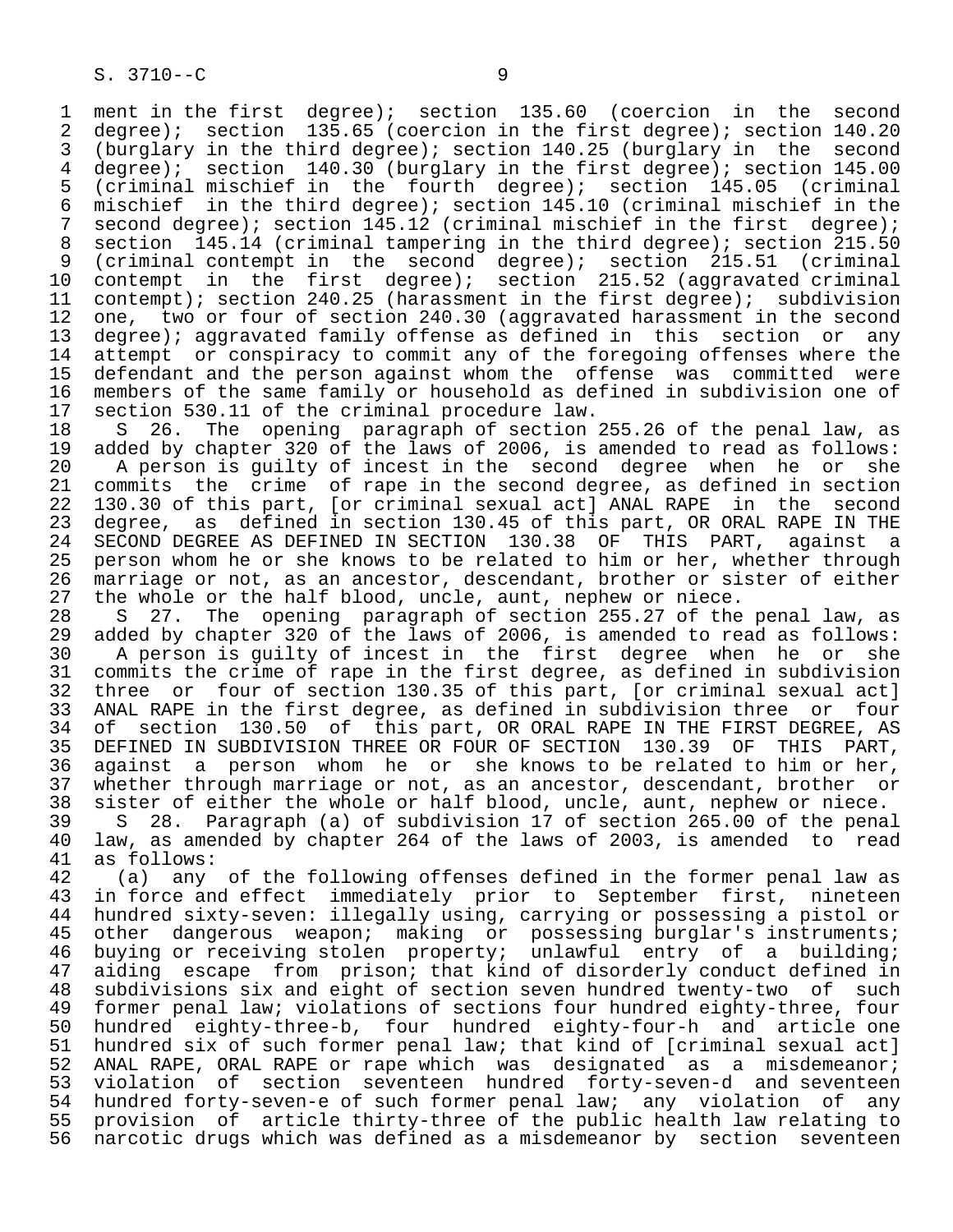1 hundred fifty-one-a of such former penal law, and any violation of any<br>2 provision of article thirty-three-A of the public health law relating to 2 provision of article thirty-three-A of the public health law relating to<br>3 depressant and stimulant drugs which was defined as a misdemeanor by 3 depressant and stimulant drugs which was defined as a misdemeanor by<br>4 section seventeen hundred forty-seven-b of such former penal law. 4 section seventeen hundred forty-seven-b of such former penal law.<br>5 S 29. Subdivision 3 of section 485.05 of the penal law, as ame

5 S 29. Subdivision 3 of section 485.05 of the penal law, as amended by<br>6 chapter 405 of the laws of 2010, is amended to read as follows: 6 chapter 405 of the laws of 2010, is amended to read as follows:

7 3. A "specified offense" is an offense defined by any of the following<br>8 provisions of this chapter: section 120.00 (assault in the third 8 provisions of this chapter: section 120.00 (assault in the third<br>9 degree); section 120.05 (assault in the second degree); section 120.10 9 degree); section  $120.05$  (assault in the second degree); section  $120.10$ <br>10 (assault in the first degree); section 120.12 (aggravated assault upon a 10 (assault in the first degree); section 120.12 (aggravated assault upon a<br>11 person less than eleven years old); section 120.13 (menacing in the 11 person less than eleven years old); section  $120.13$  (menacing in the 12 first degree); section 12 first degree); section 120.14 (menacing in the second degree); section<br>13 120.15 (menacing in the third degree); section 120.20 (reckless endan-13 120.15 (menacing in the third degree); section 120.20 (reckless endan-<br>14 germent in the second degree); section 120.25 (reckless endangerment in 14 germent in the second degree); section 120.25 (reckless endangerment in<br>15 the first degree); section 121.12 (strangulation in the second degree); 15 the first degree); section 121.12 (strangulation in the second degree);<br>16 section 121.13 (strangulation in the first degree); subdivision one of 16 section 121.13 (strangulation in the first degree); subdivision one of<br>17 section 125.15 (manslaughter in the second degree); subdivision one, two 17 section 125.15 (manslaughter in the second degree); subdivision one, two<br>18 or four of section 125.20 (manslaughter in the first degree); section 18 or four of section 125.20 (manslaughter in the first degree); section<br>19 125.25 (murder in the second degree); section 120.45 (stalking in the 19 125.25 (murder in the second degree); section 120.45 (stalking in the<br>20 fourth degree); section 120.50 (stalking in the third degree); section 20 fourth degree); section 120.50 (stalking in the third degree); section<br>21 120.55 (stalking in the second degree); section 120.60 (stalking in the 21 120.55 (stalking in the second degree); section 120.60 (stalking in the 11 the first 22 first degree); subdivision one of section 130.35 (rape in the first<br>23 degree); subdivision one of section 130.50 ([criminal sexual act] ANAL 23 degree); subdivision one of section 130.50 ([criminal sexual act] ANAL<br>24 RAPE in the first degree); SUBDIVISION ONE OF SECTION 130.39 (ORAL RAPE 24 RAPE in the first degree); SUBDIVISION ONE OF SECTION 130.39 (ORAL RAPE<br>25 IN THE FIRST DEGREE); subdivision one of section 130.65 (sexual abuse in IN THE FIRST DEGREE); subdivision one of section 130.65 (sexual abuse in 26 the first degree); paragraph (a) of subdivision one of section 130.67<br>27 (aggravated sexual abuse in the second degree); paragraph (a) of subdi-27 (aggravated sexual abuse in the second degree); paragraph (a) of subdi-<br>28 vision one of section 130.70 (aggravated sexual abuse in the first 28 vision one of section 130.70 (aggravated sexual abuse in the first<br>29 degree); section 135.05 (unlawful imprisonment in the second degree); 29 degree); section 135.05 (unlawful imprisonment in the second degree);<br>30 section 135.10 (unlawful imprisonment in the first degree); section 30 section 135.10 (unlawful imprisonment in the first degree); section<br>31 135.20 (kidnapping in the second degree); section 135.25 (kidnapping in 31 135.20 (kidnapping in the second degree); section 135.25 (kidnapping in 32 the first degree); section 135.60 (coercion in the second degree);<br>33 section 135.65 (coercion in the first degree); section 140.10 (criminal 33 section 135.65 (coercion in the first degree); section 140.10 (criminal<br>34 trespass in the third degree); section 140.15 (criminal trespass in the 34 trespass in the third degree); section 140.15 (criminal trespass in the<br>35 second degree); section 140.17 (criminal trespass in the first degree); 35 second degree); section 140.17 (criminal trespass in the first degree); 36 section 140.20 (burglary in the third degree); section 140.25 (burglary<br>37 in the second degree); section 140.30 (burglary in the first degree); 37 in the second degree); section 140.30 (burglary in the first degree);<br>38 section 145.00 (criminal mischief in the fourth degree); section 145.05 38 section 145.00 (criminal mischief in the fourth degree); section 145.05<br>39 (criminal mischief in the third degree); section 145.10 (criminal 39 (criminal mischief in the third degree); section 145.10 (criminal<br>40 mischief in the second degree); section 145.12 (criminal mischief in the 40 mischief in the second degree); section 145.12 (criminal mischief in the<br>41 first degree); section 150.05 (arson in the fourth degree); section 41 first degree); section 150.05 (arson in the fourth degree); section<br>42 150.10 (arson in the third degree); section 150.15 (arson in the second 42 150.10 (arson in the third degree); section 150.15 (arson in the second 43 degree); section 155.25 43 degree); section 150.20 (arson in the first degree); section 155.25<br>44 (petit larceny); section 155.30 (grand larceny in the fourth degree); 44 (petit larceny); section 155.30 (grand larceny in the fourth degree);<br>45 section 155.35 (grand larceny in the third degree); section 155.40 45 section 155.35 (grand larceny in the third degree); section 155.40<br>46 (grand larceny in the second degree); section 155.42 (grand larceny in 46 (grand larceny in the second degree); section 155.42 (grand larceny in<br>47 the first degree); section 160.05 (robbery in the third degree); section 47 the first degree); section 160.05 (robbery in the third degree); section<br>48 160.10 (robbery in the second degree); section 160.15 (robbery in the 48 160.10 (robbery in the second degree); section 160.15 (robbery in the<br>49 first degree); section 240.25 (harassment in the first degree); subdivi-49 first degree); section 240.25 (harassment in the first degree); subdivi-<br>50 sion one, two or four of section 240.30 (aggravated harassment in the 50 sion one, two or four of section 240.30 (aggravated harassment in the<br>51 second degree); or any attempt or conspiracy to commit any of the fore-51 second degree); or any attempt or conspiracy to commit any of the fore-<br>52 going offenses.

52 going offenses.<br>53 530. Subdivi 53 S 30. Subdivision 42 of section 1.20 of the criminal procedure law, as<br>54 amended by chapter 7 of the laws of 2007, is amended to read as follows: 54 amended by chapter 7 of the laws of 2007, is amended to read as follows:<br>55 42. "Juvenile offender" means (1) a person, thirteen years old who is 55 42. "Juvenile offender" means (1) a person, thirteen years old who is<br>56 criminally responsible for acts constituting murder in the second degree criminally responsible for acts constituting murder in the second degree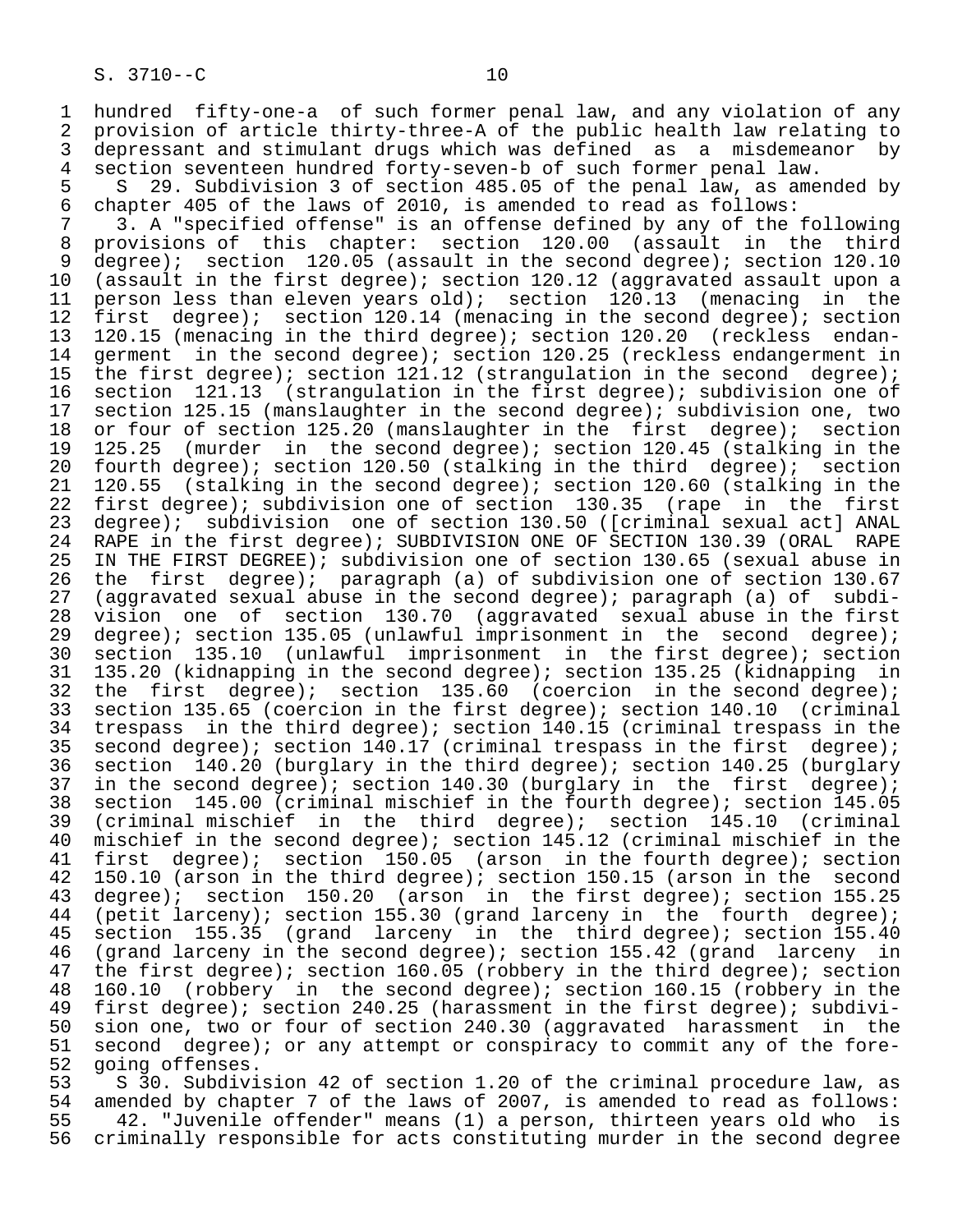1 as defined in subdivisions one and two of section 125.25 of the penal<br>2 law, or such conduct as a sexually motivated felony, where authorized 2 law, or such conduct as a sexually motivated felony, where authorized<br>3 pursuant to section 130.91 of the penal law; and (2) a person fourteen 3 pursuant to section 130.91 of the penal law; and (2) a person fourteen<br>4 or fifteen vears old who is criminally responsible for acts constituting 4 or fifteen years old who is criminally responsible for acts constituting<br>5 the crimes defined in subdivisions one and two of section 125.25 (murder 5 the crimes defined in subdivisions one and two of section 125.25 (murder<br>6 in the second degree) and in subdivision three of such section provided 6 in the second degree) and in subdivision three of such section provided 7 that the underlying crime for the murder charge is one for which such<br>8 person is criminally responsible; section 135.25 (kidnapping in the 8 person is criminally responsible; section 135.25 (kidnapping in the<br>9 first degree); 150.20 (arson in the first degree); subdivisions one and <sup>1</sup> first degree); 150.20 (arson in the first degree); subdivisions one and<br>10 two of section 120.10 (assault in the first degree); 125.20 (manslaught-10 two of section 120.10 (assault in the first degree); 125.20 (manslaught-<br>11 er in the first degree); subdivisions one and two of section 130.35 11 er in the first degree); subdivisions one and two of section 130.35<br>12 (rape in the first degree); subdivisions one and two of section 130.50 12 (rape in the first degree); subdivisions one and two of section 130.50<br>13 ([criminal sexual act] ANAL RAPE in the first degree); SUBDIVISIONS ONE 13 ([criminal sexual act] ANAL RAPE in the first degree); SUBDIVISIONS ONE<br>14 AND TWO OF SECTION 130.39 (ORAL RAPE IN THE FIRST DEGREE); 130.70 14 AND TWO OF SECTION 130.39 (ORAL RAPE IN THE FIRST DEGREE);<br>15 (aggravated sexual abuse in the first degree); 140.30 (burglary 15 (aggravated sexual abuse in the first degree); 140.30 (burglary in the<br>16 first degree); subdivision one of section 140.25 (burglary in the second 16 first degree); subdivision one of section 140.25 (burglary in the second<br>17 degree); 150.15 (arson in the second degree); 160.15 (robbery in the 17 degree); 150.15 (arson in the second degree); 160.15<br>18 first degree); subdivision two of section 160.10 (rob 18 first degree); subdivision two of section 160.10 (robbery in the second<br>19 degree) of the penal law; or section 265.03 of the penal law, where such 19 degree) of the penal law; or section 265.03 of the penal law, where such<br>20 machine gun or such firearm is possessed on school grounds, as that 20 machine gun or such firearm is possessed on school grounds, as that<br>21 phrase is defined in subdivision fourteen of section 220.00 of the penal 21 phrase is defined in subdivision fourteen of section 220.00 of the penal<br>22 law; or defined in the penal law as an attempt to commit murder in the 22 law; or defined in the penal law as an attempt to commit murder in the<br>23 second degree or kidnapping in the first degree, or such conduct as a 23 second degree or kidnapping in the first degree, or such conduct as a<br>24 sexually motivated felony, where authorized pursuant to section 130.91 24 sexually motivated felony, where authorized pursuant to section 130.91<br>25 of the penal law. of the penal law.

26 S 31. Subdivision 4 of section 180.75 of the criminal procedure law,<br>27 as amended by chapter 264 of the laws of 2003, is amended to read as 27 as amended by chapter 264 of the laws of 2003, is amended to read as 28 follows:

28 follows:<br>29 4. Not 29 4. Notwithstanding the provisions of subdivisions two and three of<br>30 this section, a local criminal court shall, at the request of the 30 this section, a local criminal court shall, at the request of the<br>31 district attorney, order removal of an action against a juvenile offen-31 district attorney, order removal of an action against a juvenile offen-<br>32 der to the family court pursuant to the provisions of article seven 32 der to the family court pursuant to the provisions of article seven<br>33 hundred twenty-five of this chapter if, upon consideration of the crite-33 hundred twenty-five of this chapter if, upon consideration of the crite-<br>34 ria specified in subdivision two of section 210.43 of this chapter, it 34 ria specified in subdivision two of section 210.43 of this chapter, it<br>35 is determined that to do so would be in the interests of justice. 35 is determined that to do so would be in the interests of justice.<br>36 Where, however, the felony complaint charges the juvenile offender with Where, however, the felony complaint charges the juvenile offender with 37 murder in the second degree as defined in section 125.25 of the penal 38 law, rape in the first degree as defined in subdivision one of section 39 130.35 of the penal law, [criminal sexual act] ANAL RAPE in the first 40 degree as defined in subdivision one of section 130.50 of the penal law,<br>41 ORAL RAPE IN THE FIRST DEGREE AS DEFINED IN SUBDIVISION ONE OF SECTION 41 ORAL RAPE IN THE FIRST DEGREE AS DEFINED IN SUBDIVISION ONE OF SECTION<br>42 130.39 OF THE PENAL LAW, or an armed felony as defined in paragraph (a) 42 130.39 OF THE PENAL LAW, or an armed felony as defined in paragraph (a)<br>43 of subdivision forty-one of section 1.20 of this chapter, a determi-43 of subdivision forty-one of section 1.20 of this chapter, a determi-<br>44 nation that such action be removed to the family court shall, in addi-44 nation that such action be removed to the family court shall, in addi-<br>45 tion, be based upon a finding of one or more of the following factors: tion, be based upon a finding of one or more of the following factors: 46 (i) mitigating circumstances that bear directly upon the manner in which<br>47 the crime was committed; or (ii) where the defendant was not the sole 47 the crime was committed; or (ii) where the defendant was not the sole<br>48 participant in the crime, the defendant's participation was relatively 48 participant in the crime, the defendant's participation was relatively<br>49 minor although not so minor as to constitute a defense to the prose-49 minor although not so minor as to constitute a defense to the prose-<br>50 cution; or (iii) possible deficiencies in proof of the crime. 50 cution; or (iii) possible deficiencies in proof of the crime.<br>51 S 32. Subdivision (a) of section 190.71 of the criminal pro

51 S 32. Subdivision (a) of section 190.71 of the criminal procedure law,<br>52 as amended by chapter 7 of the laws of 2007, is amended to read as 52 as amended by chapter 7 of the laws of 2007, is amended to read as 53 follows: 53 follows:<br>54 (a) E

 54 (a) Except as provided in subdivision six of section 200.20 of this 55 chapter, a grand jury may not indict (i) a person thirteen years of age for any conduct or crime other than conduct constituting a crime defined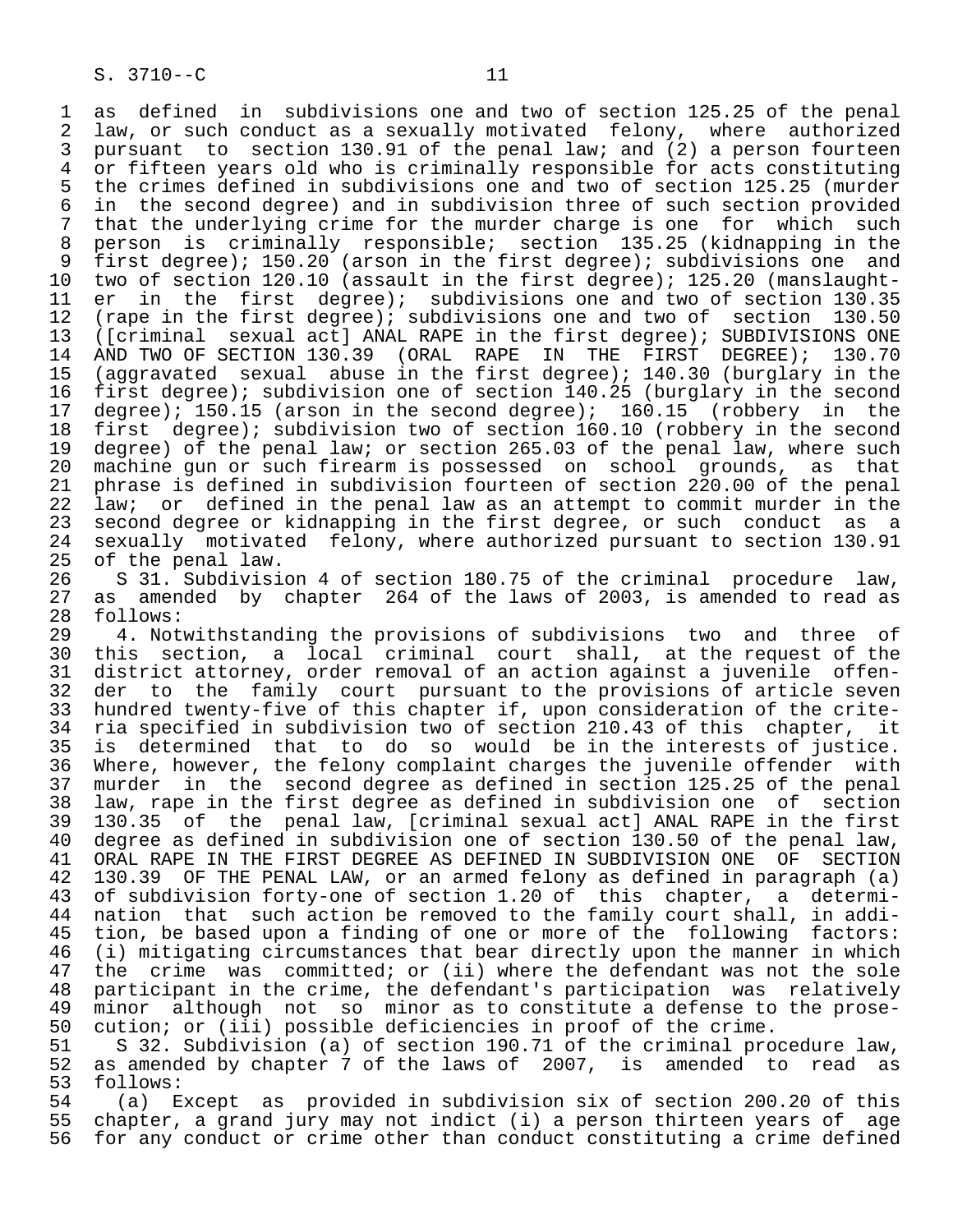1 in subdivisions one and two of section 125.25 (murder in the second<br>2 degree) or such conduct as a sexually motivated felony, where authorized 2 degree) or such conduct as a sexually motivated felony, where authorized<br>3 pursuant to section 130.91 of the penal law; (ii) a person fourteen or 3 pursuant to section 130.91 of the penal law; (ii) a person fourteen or<br>4 fifteen vears of age for any conduct or crime other than conduct consti-4 fifteen years of age for any conduct or crime other than conduct consti-<br>5 tuting a crime defined in subdivisions one and two of section 125.25 5 tuting a crime defined in subdivisions one and two of section 125.25<br>6 (murder in the second degree) and in subdivision three of such section 6 (murder in the second degree) and in subdivision three of such section 7 provided that the underlying crime for the murder charge is one for<br>8 which such person is criminally responsible; 135.25 (kidnapping in the 8 which such person is criminally responsible; 135.25 (kidnapping in the<br>9 first degree); 150.20 (arson in the first degree); subdivisions one and 9 first degree); 150.20 (arson in the first degree); subdivisions one and<br>10 two of section 120.10 (assault in the first degree); 125.20 (manslaught-10 two of section 120.10 (assault in the first degree); 125.20 (manslaught-<br>11 er in the first degree); subdivisions one and two of section 130.35 11 er in the first degree); subdivisions one and two of section 130.35<br>12 (rape in the first degree); subdivisions one and two of section 130.50 12 (rape in the first degree); subdivisions one and two of section 130.50<br>13 ([criminal sexual act] ANAL RAPE in the first degree); SUBDIVISIONS ONE 13 ([criminal sexual act] ANAL RAPE in the first degree); SUBDIVISIONS ONE<br>14 AND TWO OF SECTION 130.39 (ORAL RAPE IN THE FIRST DEGREE); 130.70 AND TWO OF SECTION 130.39 (ORAL RAPE IN THE FIRST DEGREE); 15 (aggravated sexual abuse in the first degree); 140.30 (burglary in the<br>16 first degree); subdivision one of section 140.25 (burglary in the second 16 first degree); subdivision one of section 140.25 (burglary in the second<br>17 degree); 150.15 (arson in the second degree); 160.15 (robbery in the 17 degree); 150.15 (arson in the second degree); 160.15<br>18 first degree); subdivision two of section 160.10 (rob 18 first degree); subdivision two of section 160.10 (robbery in the second<br>19 degree) of the penal law; [subdivision four of section 265.02 of the 19 degree) of the penal law; [subdivision four of section 265.02 of the<br>20 penal law, where such firearm is possessed on school grounds, as that 20 penal law, where such firearm is possessed on school grounds, as that<br>21 phrase is defined in subdivision fourteen of section 220.00 of the penal 21 phrase is defined in subdivision fourteen of section 220.00 of the penal<br>22 law;] or section 265.03 of the penal law, where such machine gun or such 22 law;] or section 265.03 of the penal law, where such machine gun or such<br>23 firearm is possessed on school grounds, as that phrase is defined in 23 firearm is possessed on school grounds, as that phrase is defined in<br>24 subdivision fourteen of section 220.00 of the penal law; or defined in 24 subdivision fourteen of section 220.00 of the penal law; or defined in<br>25 the penal law as an attempt to commit murder in the second degree or 25 the penal law as an attempt to commit murder in the second degree or 26 kidnapping in the first degree, or such conduct as a sexually motivated<br>27 felony, where authorized pursuant to section 130.91 of the penal law. 27 felony, where authorized pursuant to section 130.91 of the penal law.<br>28 S 33. Paragraph (b) of subdivision 1 of section 210.43 of the crimi

28 S  $33.$  Paragraph (b) of subdivision 1 of section 210.43 of the criminal<br>29 procedure law, as amended by chapter 264 of the laws of 2003, is amended 29 procedure law, as amended by chapter 264 of the laws of 2003, is amended 30 to read as follows:<br>31 (b) with the cons

31 (b) with the consent of the district attorney, order removal of an<br>32 action involving an indictment charging a juvenile offender with murder 32 action involving an indictment charging a juvenile offender with murder<br>33 in the second degree as defined in section 125.25 of the penal law; rape 33 in the second degree as defined in section 125.25 of the penal law; rape<br>34 in the first degree, as defined in subdivision one of section 130.35 of 34 in the first degree, as defined in subdivision one of section 130.35 of<br>35 the penal law; [criminal sexual act] ANAL RAPE in the first degree, as 35 the penal law; [criminal sexual act] ANAL RAPE in the first degree, as<br>36 defined in subdivision one of section 130.50 of the penal law; ORAL RAPE defined in subdivision one of section 130.50 of the penal law; ORAL RAPE 37 IN THE FIRST DEGREE, AS DEFINED IN SUBDIVISION ONE OF SECTION 130.39 OF<br>38 THE PENAL LAW; or an armed felony as defined in paragraph (a) of subdi- 38 THE PENAL LAW; or an armed felony as defined in paragraph (a) of subdi- 39 vision forty-one of section 1.20, to the family court pursuant to the 40 provisions of article seven hundred twenty-five of this chapter if the<br>41 court finds one or more of the following factors: (i) mitigating circum-41 court finds one or more of the following factors: (i) mitigating circum-<br>42 stances that bear directly upon the manner in which the crime was 42 stances that bear directly upon the manner in which the crime was<br>43 committed; (ii) where the defendant was not the sole participant in the 43 committed; (ii) where the defendant was not the sole participant in the<br>44 crime, the defendant's participation was relatively minor although not 44 crime, the defendant's participation was relatively minor although not<br>45 so minor as to constitute a defense to the prosecution; or (iii) possiso minor as to constitute a defense to the prosecution; or (iii) possi-46 ble deficiencies in the proof of the crime, and, after consideration of<br>47 the factors set forth in subdivision two of this section, the court 47 the factors set forth in subdivision two of this section, the court<br>48 determined that removal of the action to the family court would be in 48 determined that removal of the action to the family court would be in<br>49 the interests of justice. 49 the interests of justice.<br>50 S 34. Subparagraph (ii

50 S 34. Subparagraph (iii) of paragraph (g) of subdivision 5 of section<br>51 220.10 of the criminal procedure law, as amended by chapter 264 of the 51 220.10 of the criminal procedure law, as amended by chapter 264 of the<br>52 laws of 2003, is amended to read as follows: 52 laws of 2003, is amended to read as follows:

 53 (iii) Where the indictment does not charge a crime specified in 54 subparagraph (i) of this paragraph, the district attorney may recommend<br>55 removal of the action to the family court. Upon making such recommenda-55 removal of the action to the family court. Upon making such recommenda-<br>56 tion the district attorney shall submit a subscribed memorandum setting tion the district attorney shall submit a subscribed memorandum setting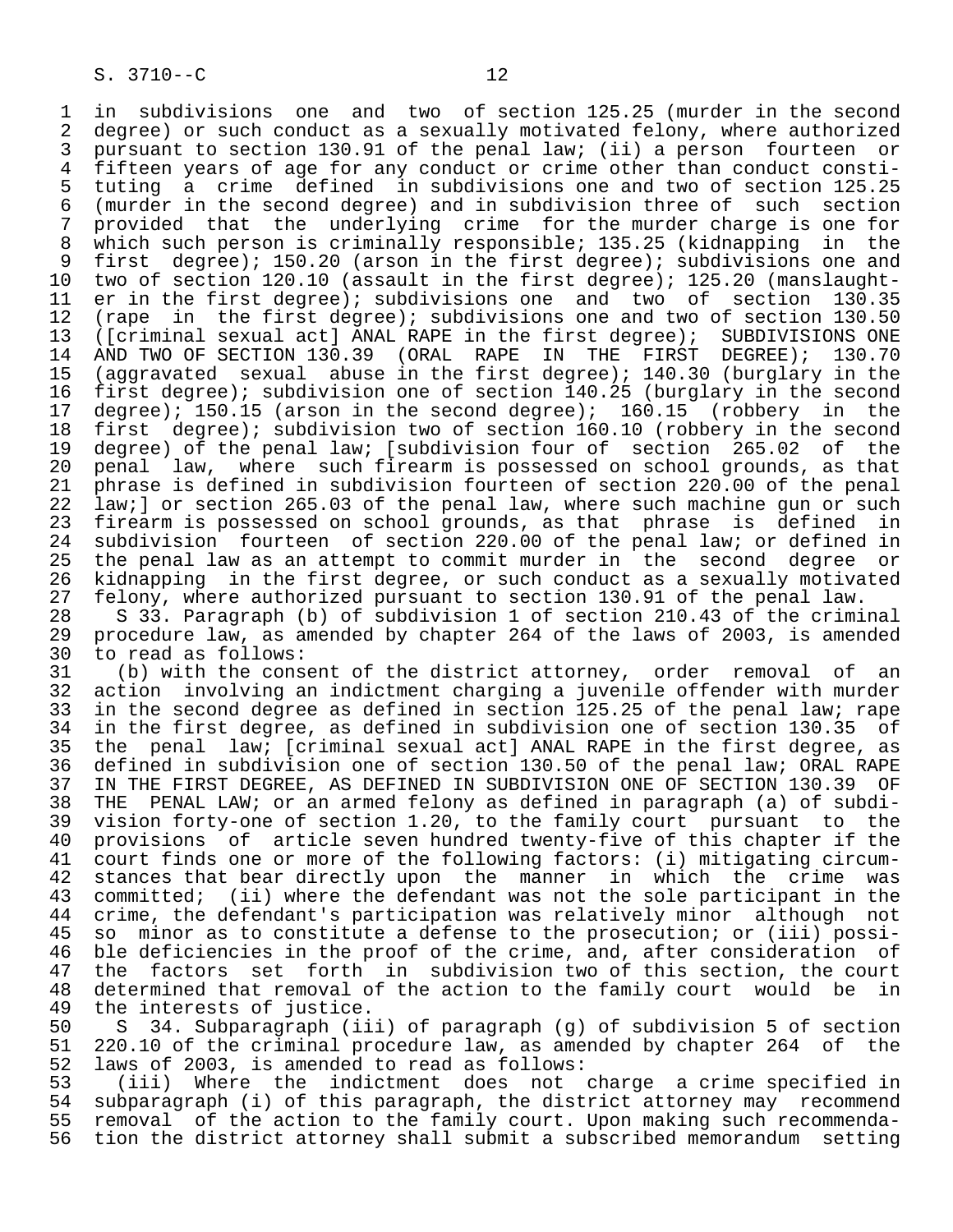1 forth: (1) a recommendation that the interests of justice would best be<br>2 served by removal of the action to the family court; and (2) if the 2 served by removal of the action to the family court; and (2) if the<br>3 indictment charges a thirteen year old with the crime of murder in the 3 indictment charges a thirteen year old with the crime of murder in the<br>4 second degree, or a fourteen or fifteen year old with the crimes of rape 4 second degree, or a fourteen or fifteen year old with the crimes of rape<br>5 in the first degree as defined in subdivision one of section 130.35 of 5 in the first degree as defined in subdivision one of section 130.35 of 6 the penal law, or [criminal sexual act] ANAL RAPE in the first degree as<br>7 defined in subdivision one of section 130.50 of the penal law, OR ORAL 7 defined in subdivision one of section 130.50 of the penal law, OR ORAL<br>8 RAPE IN THE FIRST DEGREE AS DEFINED IN SUBDIVISION ONE OF SECTION 130.39 8 RAPE IN THE FIRST DEGREE AS DEFINED IN SUBDIVISION ONE OF SECTION 130.39<br>9 OF THE PENAL LAW, or an armed felony as defined in paragraph (a) of 9 OF THE PENAL LAW, or an armed felony as defined in paragraph (a) of 10 subdivision forty-one of section 1.20 of this chapter specific factors. 10 subdivision forty-one of section 1.20 of this chapter specific factors,<br>11 one or more of which reasonably supports the recommendation, showing, 11 one or more of which reasonably supports the recommendation, showing,<br>12 (i) mitigating circumstances that bear directly upon the manner in which 12 (i) mitigating circumstances that bear directly upon the manner in which<br>13 the crime was committed, or (ii) where the defendant was not the sole 13 the crime was committed, or (ii) where the defendant was not the sole<br>14 participant in the crime, that the defendant's participation was relaparticipant in the crime, that the defendant's participation was rela- 15 tively minor although not so minor as to constitute a defense to the 16 prosecution, or (iii) possible deficiencies in proof of the crime, or<br>17 (iv) where the juvenile offender has no previous adjudications of having 17 (iv) where the juvenile offender has no previous adjudications of having 18 committed a designated felony act, as defined in subdivision eight of 19 section 301.2 of the family court act, regardless of the age of the<br>20 offender at the time of commission of the act, that the criminal act was 20 offender at the time of commission of the act, that the criminal act was<br>21 not part of a pattern of criminal behavior and, in view of the history 21 not part of a pattern of criminal behavior and, in view of the history<br>22 of the offender, is not likely to be repeated. 22 of the offender, is not likely to be repeated.<br>23 S 35. Subdivision 6 of section 300.50 of t

23 S 35. Subdivision 6 of section 300.50 of the criminal procedure law,<br>24 as amended by chapter 264 of the laws of 2003, is amended to read as 24 as amended by chapter 264 of the laws of 2003, is amended to read as 25 follows: follows:

26 6. For purposes of this section, the offenses of rape in the third<br>27 degree as defined in subdivision three of section 130.25 of the penal 27 degree as defined in subdivision three of section 130.25 of the penal<br>28 law [and criminal sexual act], ANAL RAPE in the third degree as defined 28 law [and criminal sexual act], ANAL RAPE in the third degree as defined 29 in subdivision three of section 130.40 of the penal law AND ORAL RAPE IN<br>20 THE THIRD DEGREE AS DEFINED IN SUBDIVISION THREE OF SECTION 130.37 OF 30 THE THIRD DEGREE AS DEFINED IN SUBDIVISION THREE OF SECTION 130.37 OF<br>31 THE PENAL LAW, are not lesser included offenses of rape in the first 31 THE PENAL LAW, are not lesser included offenses of rape in the first 32 degree, [criminal sexual act] ANAL RAPE in the first degree, ORAL RAPE<br>33 IN THE FIRST DEGREE or any other offense. Notwithstanding the foregoing, 33 IN THE FIRST DEGREE or any other offense. Notwithstanding the foregoing,<br>34 either such offense may be submitted as a lesser included offense of the 34 either such offense may be submitted as a lesser included offense of the<br>35 applicable first degree offense when (i) there is a reasonable view of 35 applicable first degree offense when (i) there is a reasonable view of<br>36 the evidence which would support a finding that the defendant committed the evidence which would support a finding that the defendant committed 37 such lesser offense but did not commit the greater offense, and (ii)<br>38 both parties consent to its submission. 38 both parties consent to its submission.<br>39 S 36. Paragraph (b) of subdivision 8

39 S 36. Paragraph (b) of subdivision 8 of section 700.05 of the criminal<br>40 procedure law, as amended by chapter 405 of the laws of 2010, is amended 40 procedure law, as amended by chapter 405 of the laws of 2010, is amended 41 to read as follows: 41 to read as follows:<br>42 (b) Any of the fo

42 (b) Any of the following felonies: assault in the second degree as<br>43 defined in section 120.05 of the penal law, assault in the first degree 43 defined in section 120.05 of the penal law, assault in the first degree<br>44 as defined in section 120.10 of the penal law, reckless endangerment in 44 as defined in section 120.10 of the penal law, reckless endangerment in<br>45 the first degree as defined in section 120.25 of the penal law, promot-45 the first degree as defined in section 120.25 of the penal law, promot-<br>46 ing a suicide attempt as defined in section 120.30 of the penal law. 46 ing a suicide attempt as defined in section 120.30 of the penal law,<br>47 strangulation in the second degree as defined in section 121.12 of the 47 strangulation in the second degree as defined in section 121.12 of the<br>48 penal law, strangulation in the first degree as defined in section 48 penal law, strangulation in the first degree as defined in section 49 121.13 of the penal law, criminally negligent homicide as defined in 50 section 125.10 of the penal law, manslaughter in the second degree as 51 defined in section 125.15 of the penal law, manslaughter in the first<br>52 degree as defined in section 125.20 of the penal law, murder in the 52 degree as defined in section 125.20 of the penal law, murder in the<br>53 second degree as defined in section 125.25 of the penal law, murder in 53 second degree as defined in section 125.25 of the penal law, murder in<br>54 the first degree as defined in section 125.27 of the penal law, abortion 54 the first degree as defined in section 125.27 of the penal law, abortion<br>55 in the second degree as defined in section 125.40 of the penal law, 55 in the second degree as defined in section 125.40 of the penal law,<br>56 abortion in the first degree as defined in section 125.45 of the penal abortion in the first degree as defined in section 125.45 of the penal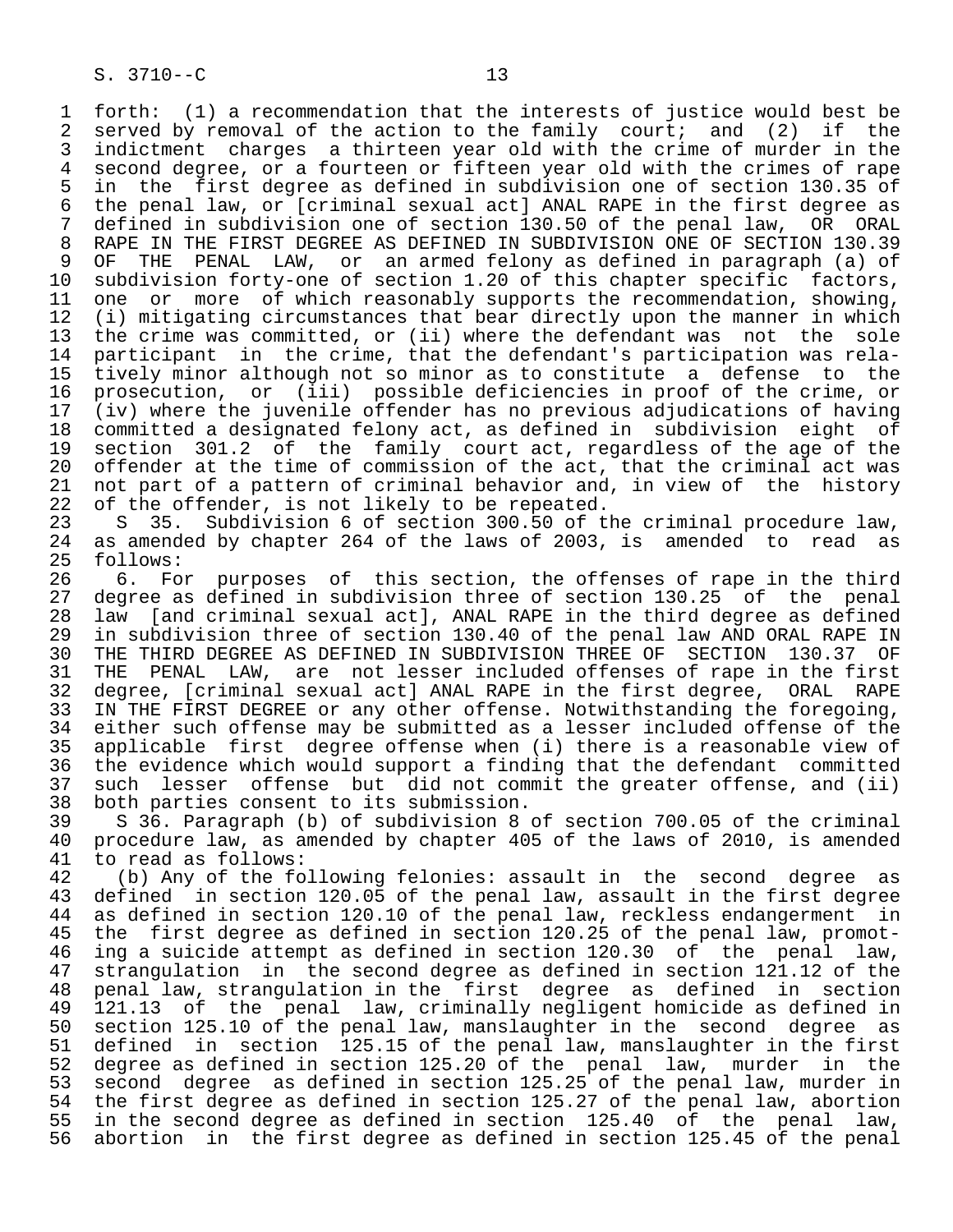1 law, rape in the third degree as defined in section 130.25 of the penal<br>2 law, rape in the second degree as defined in section 130.30 of the penal 2 law, rape in the second degree as defined in section 130.30 of the penal<br>3 law, rape in the first degree as defined in section 130.35 of the penal 3 law, rape in the first degree as defined in section 130.35 of the penal 4 law, [criminal sexual act] ANAL RAPE in the third degree as defined in

5 section 130.40 of the penal law, [criminal sexual act] ORAL RAPE IN THE<br>6 THIRD DEGREE AS DEFINED IN SECTION 130.37 OF THE PENAL LAW, ANAL RAPE in 6 THIRD DEGREE AS DEFINED IN SECTION 130.37 OF THE PENAL LAW, ANAL RAPE in<br>7 the second degree as defined in section 130.45 of the penal law, [crimi-7 the second degree as defined in section 130.45 of the penal law, [crimi-<br>8 nal sexual actl ORAL RAPE IN THE SECOND DEGREE AS DEFINED IN SECTION 8 nal sexual act] ORAL RAPE IN THE SECOND DEGREE AS DEFINED IN SECTION<br>9 130.38 OF THE PENAL LAW, ANAL RAPE in the first degree as defined in 9 130.38 OF THE PENAL LAW, ANAL RAPE in the first degree as defined in<br>10 section 130.50 of the penal law, ORAL RAPE IN THE FIRST DEGREE AS 10 section 130.50 of the penal law, ORAL RAPE IN THE FIRST DEGREE AS<br>11 DEFINED IN SECTION 130.39 OF THE PENAL LAW, sexual abuse in the first 11 DEFINED IN SECTION 130.39 OF THE PENAL LAW, sexual abuse in the first<br>12 degree as defined in section 130.65 of the penal law, unlawful imprison-12 degree as defined in section 130.65 of the penal law, unlawful imprison-<br>13 ment in the first degree as defined in section 135.10 of the penal law. 13 ment in the first degree as defined in section 135.10 of the penal law,<br>14 kidnapping in the second degree as defined in section 135.20 of the kidnapping in the second degree as defined in section 135.20 of the 15 penal law, kidnapping in the first degree as defined in section 135.25 16 of the penal law, labor trafficking as defined in section 135.35 of the<br>17 penal law, custodial interference in the first degree as defined in 17 penal law, custodial interference in the first degree as defined in<br>18 section 135.50 of the penal law, coercion in the first degree as defined 18 section 135.50 of the penal law, coercion in the first degree as defined<br>19 in section 135.65 of the penal law, criminal trespass in the first 19 in section 135.65 of the penal law, criminal trespass in the first 20 degree as defined in section 140.17 of the penal law, burglary in the<br>21 third degree as defined in section 140.20 of the penal law, burglary in 21 third degree as defined in section 140.20 of the penal law, burglary in<br>22 the second degree as defined in section 140.25 of the penal law, 22 the second degree as defined in section 140.25 of the penal law,<br>23 burglary in the first degree as defined in section 140.30 of the penal 23 burglary in the first degree as defined in section 140.30 of the penal<br>24 law, criminal mischief in the third degree as defined in section 145.05 24 law, criminal mischief in the third degree as defined in section 145.05 25 of the penal law, criminal mischief in the second degree as defined in 26 section 145.10 of the penal law, criminal mischief in the first degree<br>27 as defined in section 145.12 of the penal law, criminal tampering in the 27 as defined in section 145.12 of the penal law, criminal tampering in the<br>28 first degree as defined in section 145.20 of the penal law, arson in the 28 first degree as defined in section 145.20 of the penal law, arson in the<br>29 fourth degree as defined in section 150.05 of the penal law, arson in 29 fourth degree as defined in section 150.05 of the penal law, arson in<br>30 the third degree as defined in section 150.10 of the penal law, arson in 30 the third degree as defined in section 150.10 of the penal law, arson in<br>31 the second degree as defined in section 150.15 of the penal law, arson 31 the second degree as defined in section 150.15 of the penal law, arson<br>32 in the first degree as defined in section 150.20 of the penal law, grand 32 in the first degree as defined in section 150.20 of the penal law, grand<br>33 larceny in the fourth degree as defined in section 155.30 of the penal 33 larceny in the fourth degree as defined in section 155.30 of the penal<br>34 law, grand larceny in the third degree as defined in section 155.35 of 34 law, grand larceny in the third degree as defined in section 155.35 of<br>35 the penal law, grand larceny in the second degree as defined in section 35 the penal law, grand larceny in the second degree as defined in section<br>36 155.40 of the penal law, grand larceny in the first degree as defined in 155.40 of the penal law, grand larceny in the first degree as defined in 37 section 155.42 of the penal law, health care fraud in the fourth degree 38 as defined in section 177.10 of the penal law, health care fraud in the 39 third degree as defined in section 177.15 of the penal law, health care 40 fraud in the second degree as defined in section 177.20 of the penal<br>41 law, health care fraud in the first degree as defined in section 177.25 41 law, health care fraud in the first degree as defined in section 177.25<br>42 of the penal law, robbery in the third degree as defined in section 42 of the penal law, robbery in the third degree as defined in section<br>43 160.05 of the penal law, robbery in the second degree as defined in 43 160.05 of the penal law, robbery in the second degree as defined in<br>44 section 160.10 of the penal law, robbery in the first degree as defined 44 section 160.10 of the penal law, robbery in the first degree as defined<br>45 in section 160.15 of the penal law, unlawful use of secret scientific 45 in section 160.15 of the penal law, unlawful use of secret scientific<br>46 material as defined in section 165.07 of the penal law, criminal 19 11 Secondal 1991.<br>46 material as defined in section 165.07 of the penal law, criminal<br>47 possession of stolen property in the fourth degree as defined in section 47 possession of stolen property in the fourth degree as defined in section<br>48 165.45 of the penal law, criminal possession of stolen property in the 48 165.45 of the penal law, criminal possession of stolen property in the 49 third degree as defined in section 165.50 of the penal law, criminal<br>50 possession of stolen property in the second degree as defined by section 50 possession of stolen property in the second degree as defined by section<br>51 165.52 of the penal law, criminal possession of stolen property in the 51 165.52 of the penal law, criminal possession of stolen property in the<br>52 first degree as defined by section 165.54 of the penal law, trademark 52 first degree as defined by section 165.54 of the penal law, trademark<br>53 counterfeiting in the second degree as defined in section 165.72 of the 53 counterfeiting in the second degree as defined in section 165.72 of the<br>54 penal law, trademark counterfeiting in the first degree as defined in 54 penal law, trademark counterfeiting in the first degree as defined in<br>55 section 165.73 of the penal law, forgery in the second degree as defined 55 section 165.73 of the penal law, forgery in the second degree as defined<br>56 in section 170.10 of the penal law, forgery in the first degree as in section 170.10 of the penal law, forgery in the first degree as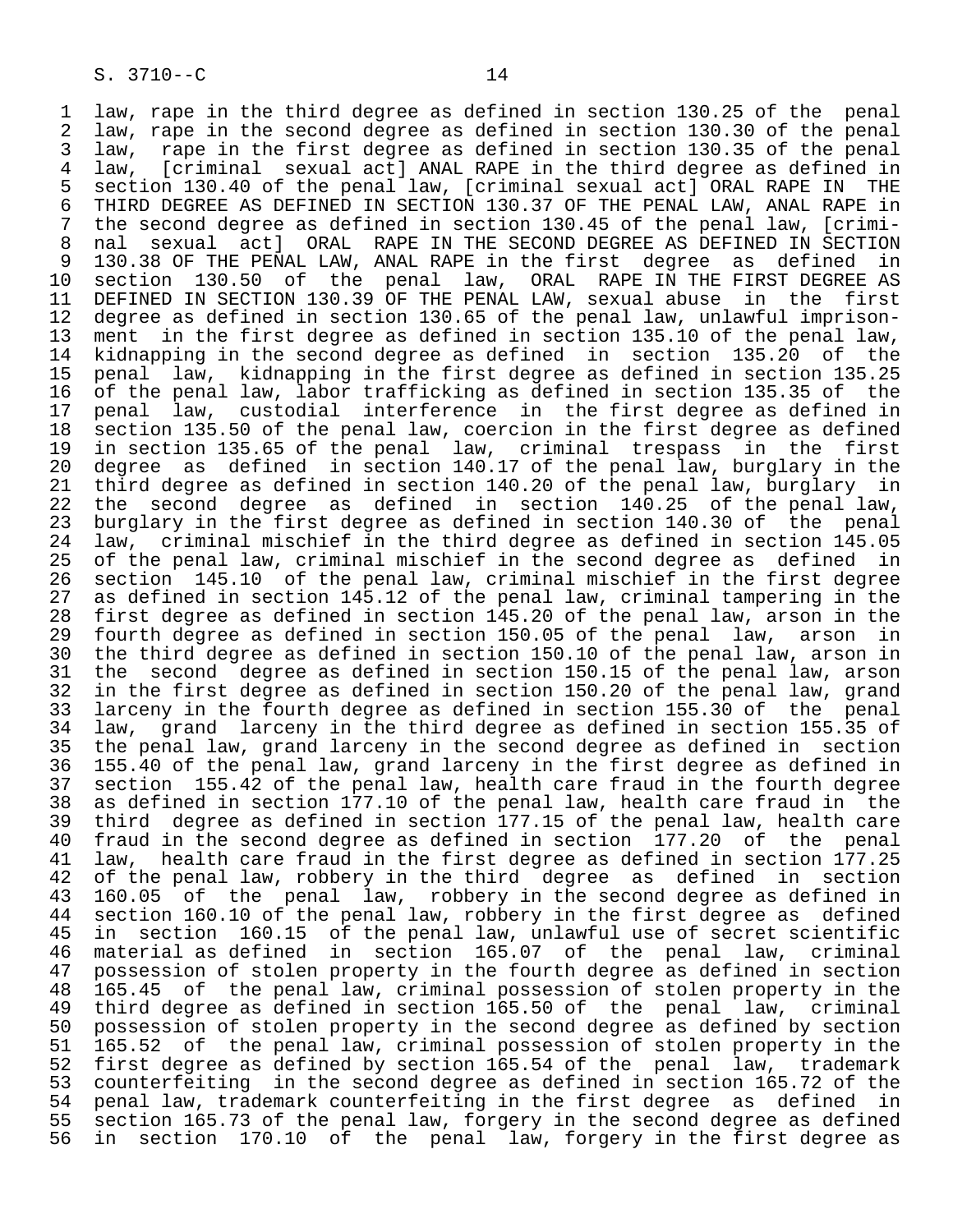1 defined in section 170.15 of the penal law, criminal possession of a<br>2 forged instrument in the second degree as defined in section 170.25 of 2 forged instrument in the second degree as defined in section 170.25 of<br>3 the penal law, criminal possession of a forged instrument in the first 3 the penal law, criminal possession of a forged instrument in the first<br>4 degree as defined in section 170.30 of the penal law, criminal 4 degree as defined in section 170.30 of the penal law, criminal 5 possession of forgery devices as defined in section 170.40 of the penal<br>6 law, falsifying business records in the first degree as defined in 6 law, falsifying business records in the first degree as defined in 7 section 175.10 of the penal law, tampering with public records in the 8 first degree as defined in section 175.25 of the penal law, offering a 9 false instrument for filing in the first degree as defined in section<br>10 175.35 of the penal law, issuing a false certificate as defined in 10 175.35 of the penal law, issuing a false certificate as defined in<br>11 section 175.40 of the penal law, criminal diversion of prescription 11 section 175.40 of the penal law, criminal diversion of prescription<br>12 medications and prescriptions in the second degree as defined in section 12 medications and prescriptions in the second degree as defined in section<br>13 178.20 of the penal law, criminal diversion of prescription medications 13 178.20 of the penal law, criminal diversion of prescription medications<br>14 and prescriptions in the first degree as defined in section 178.25 of and prescriptions in the first degree as defined in section 178.25 of 15 the penal law, residential mortgage fraud in the fourth degree as 16 defined in section 187.10 of the penal law, residential mortgage fraud<br>17 in the third degree as defined in section 187.15 of the penal law, resi-17 in the third degree as defined in section 187.15 of the penal law, resi-<br>18 dential mortgage fraud in the second degree as defined in section 187.20 18 dential mortgage fraud in the second degree as defined in section 187.20<br>19 of the penal law, residential mortgage fraud in the first degree as 19 of the penal law, residential mortgage fraud in the first degree as<br>20 defined in section 187.25 of the penal law, escape in the second degree 20 defined in section 187.25 of the penal law, escape in the second degree<br>21 as defined in section 205.10 of the penal law, escape in the first 21 as defined in section 205.10 of the penal law, escape in the first<br>22 degree as defined in section 205.15 of the penal law, absconding from 22 degree as defined in section 205.15 of the penal law, absconding from<br>23 temporary release in the first degree as defined in section 205.17 of 23 temporary release in the first degree as defined in section 205.17 of<br>24 the penal law, promoting prison contraband in the first degree as 24 the penal law, promoting prison contraband in the first degree as<br>25 defined in section 205.25 of the penal law, hindering prosecution in the 25 defined in section 205.25 of the penal law, hindering prosecution in the 26 second degree as defined in section 205.60 of the penal law, hindering 27 prosecution in the first degree as defined in section 205.65 of the<br>28 penal law, sex trafficking as defined in section 230.34 of the penal 28 penal law, sex trafficking as defined in section 230.34 of the penal<br>29 law, criminal possession of a weapon in the third degree as defined in 29 law, criminal possession of a weapon in the third degree as defined in<br>30 subdivisions two, three and five of section 265.02 of the penal law, 30 subdivisions two, three and five of section 265.02 of the penal law,<br>31 criminal possession of a weapon in the second degree as defined in 31 criminal possession of a weapon in the second degree as defined in<br>32 section 265.03 of the penal law, criminal possession of a weapon in the 32 section 265.03 of the penal law, criminal possession of a weapon in the 33 first degree as defined in section 265.04 of the penal law, manufacture,<br>34 transport, disposition and defacement of weapons and dangerous instru- 34 transport, disposition and defacement of weapons and dangerous instru- 35 ments and appliances defined as felonies in subdivisions one, two, and<br>36 three of section 265.10 of the penal law, sections 265.11, 265.12 and three of section 265.10 of the penal law, sections 265.11, 265.12 and 37 265.13 of the penal law, or prohibited use of weapons as defined in 38 subdivision two of section 265.35 of the penal law, relating to firearms 39 and other dangerous weapons, or failure to disclose the origin of a<br>40 recording in the first degree as defined in section 275.40 of the penal 40 recording in the first degree as defined in section 275.40 of the penal<br>41 law;

 $41$  law;<br> $42$  S 42 S 37. Paragraph (a) of subdivision 2 of section 720.10 of the criminal<br>43 procedure law, as amended by chapter 316 of the laws of 2006, is amended 43 procedure law, as amended by chapter 316 of the laws of 2006, is amended 44 to read as follows: 44 to read as follows:<br>45 (a) the convictio

(a) the conviction to be replaced by a youthful offender finding is 46 for (i) a class A-I or class A-II felony, or (ii) an armed felony as<br>47 defined in subdivision forty-one of section 1.20, except as provided in defined in subdivision forty-one of section 1.20, except as provided in 48 subdivision three, or (iii) rape in the first degree, [criminal sexual 49 act] ANAL RAPE in the first degree, ORAL RAPE IN THE FIRST DEGREE or<br>50 aggravated sexual abuse, except as provided in subdivision three, or

50 aggravated sexual abuse, except as provided in subdivision three, or<br>51 S 38. Subdivision 11 of section 123 of the agriculture and mar. 51 S 38. Subdivision 11 of section 123 of the agriculture and markets<br>52 law, as amended by chapter 392 of the laws of 2004 and as renumbered by 52 law, as amended by chapter 392 of the laws of 2004 and as renumbered by 53 section 18 of part  $\bar{T}$  of chapter 59 of the laws of 2010, is amended to  $54$  read as follows: 54 read as follows:<br>55 11. The owner

55 11. The owner shall not be liable pursuant to subdivision six, seven,<br>56 eight, nine or ten of this section if the dog was coming to the aid or eight, nine or ten of this section if the dog was coming to the aid or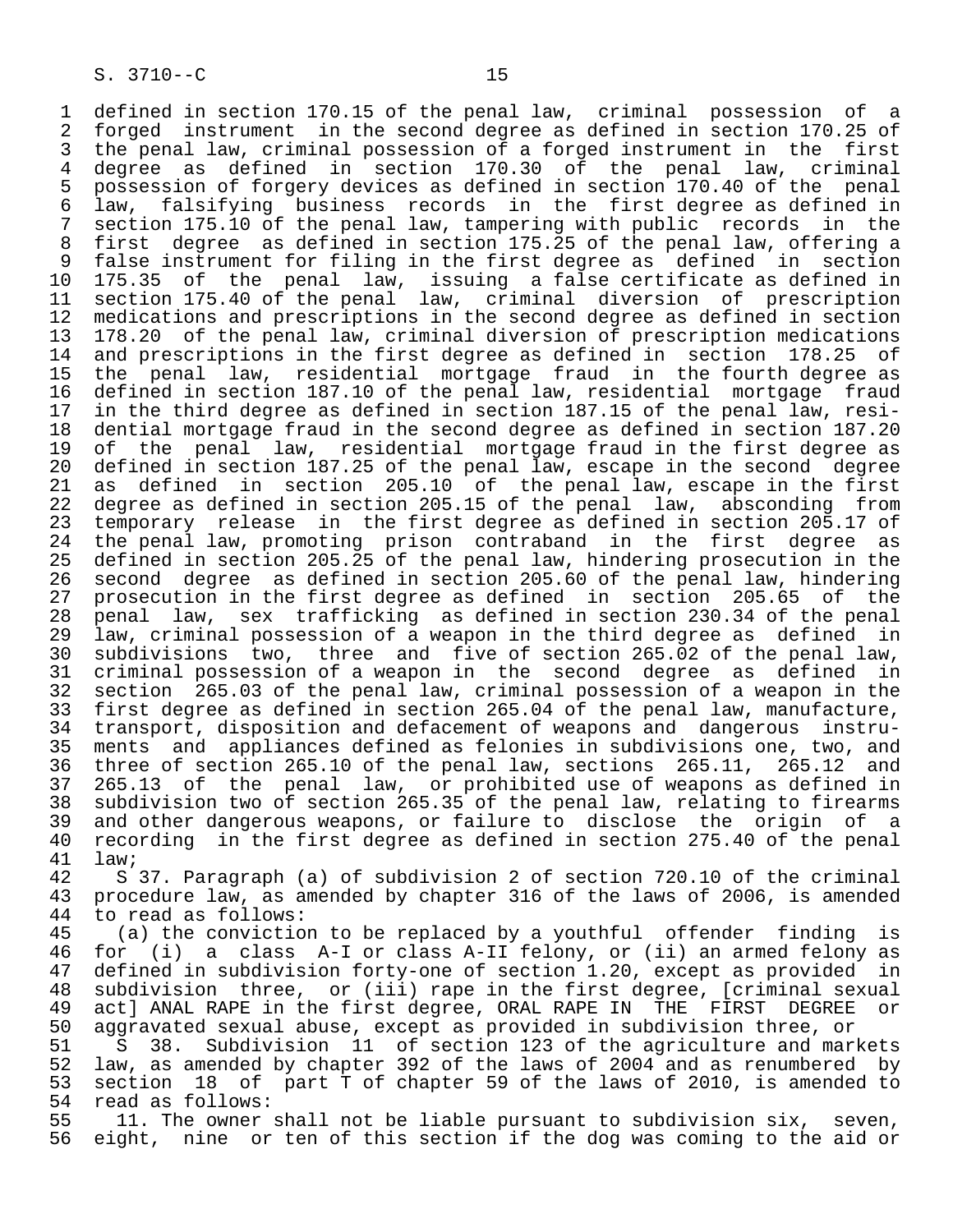1 defense of a person during the commission or attempted commission of a<br>2 murder, robbery, burglary, arson, rape in the first degree as defined in 2 murder, robbery, burglary, arson, rape in the first degree as defined in<br>3 subdivision one or two of section 130.35 of the penal law, [criminal 3 subdivision one or two of section 130.35 of the penal law, [criminal<br>4 sexual actl ANAL RAPE in the first degree as defined in subdivision one 4 sexual act] ANAL RAPE in the first degree as defined in subdivision one<br>5 or two of section 130.50 of the penal law, ORAL RAPE IN THE FIRST DEGREE 5 or two of section 130.50 of the penal law, ORAL RAPE IN THE FIRST DEGREE<br>6 AS DEFINED IN SUBDIVISION ONE OR TWO OF SECTION 130.39 OF THE PENAL LAW 6 AS DEFINED IN SUBDIVISION ONE OR TWO OF SECTION 130.39 OF THE PENAL LAW<br>7 or kidnapping within the dwelling or upon the real property of the owner 7 or kidnapping within the dwelling or upon the real property of the owner<br>8 of the dog and the dog injured or killed the person committing such 8 of the dog and the dog injured or killed the person committing such<br>9 criminal activity. 9 criminal activity.<br>10 S 39. Section 21

10 S 39. Section 213-c of the civil practice law and rules, as added by<br>11 chapter 3 of the laws of 2006, is amended to read as follows:

11 chapter 3 of the laws of 2006, is amended to read as follows:<br>12 S 213-c. Action by victim of conduct constituting cer 12 S 213-c. Action by victim of conduct constituting certain sexual<br>13 offenses. Notwithstanding any other limitation set forth in this arti-13 offenses. Notwithstanding any other limitation set forth in this arti-<br>14 cle, a civil claim or cause of action to recover from a defendant as cle, a civil claim or cause of action to recover from a defendant as 15 hereinafter defined, for physical, psychological or other injury or 16 condition suffered by a person as a result of acts by such defendant of 17 rape in the first degree as defined in section 130.35 of the penal law. 17 rape in the first degree as defined in section 130.35 of the penal law,<br>18 or [criminal sexual act] ANAL RAPE in the first degree as defined in 18 or [criminal sexual act] ANAL RAPE in the first degree as defined in<br>19 section 130.50 of the penal law, OR ORAL RAPE IN THE FIRST DEGREE AS 19 section 130.50 of the penal law, OR ORAL RAPE IN THE 20 DEFINED IN SECTION 130.39 OF THE PENAL LAW, or aggra 20 DEFINED IN SECTION 130.39 OF THE PENAL LAW, or aggravated sexual abuse<br>21 in the first degree as defined in section 130.70 of the penal law, or 21 in the first degree as defined in section 130.70 of the penal law,<br>22 course of sexual conduct against a child in the first degree as defir 22 course of sexual conduct against a child in the first degree as defined<br>23 in section 130.75 of the penal law may be brought within five years. As 23 in section 130.75 of the penal law may be brought within five years. As<br>24 used in this section, the term "defendant" shall mean only a person who 24 used in this section, the term "defendant" shall mean only a person who<br>25 commits the acts described in this section or who, in a criminal commits the acts described in this section or who, in a criminal 26 proceeding, could be charged with criminal liability for the commission<br>27 of such acts pursuant to section 20.00 of the penal law and shall not 27 of such acts pursuant to section 20.00 of the penal law and shall not<br>28 apply to any related civil claim or cause of action arising from such 28 apply to any related civil claim or cause of action arising from such<br>29 acts. Nothing in this section shall be construed to require that a crim-29 acts. Nothing in this section shall be construed to require that a crim-<br>20 inal charge be brought or a criminal conviction be obtained as a condi- 30 inal charge be brought or a criminal conviction be obtained as a condi- 31 tion of bringing a civil cause of action or receiving a civil judgment<br>32 pursuant to this section or be construed to require that any of the 32 pursuant to this section or be construed to require that any of the<br>33 rules governing a criminal proceeding be applicable to any such civil 33 rules governing a criminal proceeding be applicable to any such civil 34 action.<br>35 S 40.

 35 S 40. Paragraph (b) of subdivision 8 of section 215 of the civil prac- 36 tice law and rules, as added by chapter 3 of the laws of 2006, is<br>37 amended to read as follows: 37 amended to read as follows:

 38 (b) Whenever it is shown that a criminal action against the same 39 defendant has been commenced with respect to the event or occurrence<br>40 from which a claim governed by this section arises, and such criminal 40 from which a claim governed by this section arises, and such criminal<br>41 action is for rape in the first degree as defined in section 130.35 of 41 action is for rape in the first degree as defined in section 130.35 of<br>42 the penal law, or [criminal sexual act] ANAL RAPE in the first degree as 42 the penal law, or [criminal sexual act] ANAL RAPE in the first degree as<br>43 defined in section 130.50 of the penal law, OR ORAL RAPE IN THE FIRST 43 defined in section 130.50 of the penal law, OR ORAL RAPE IN THE FIRST<br>44 DEGREE AS DEFINED IN SECTION 130.39 OF THE PENAL LAW, or aggravated 44 DEGREE AS DEFINED IN SECTION 130.39 OF THE PENAL LAW, or aggravated<br>45 sexual abuse in the first degree as defined in section 130.70 of the sexual abuse in the first degree as defined in section 130.70 of the 46 penal law, or course of sexual conduct against a child in the first<br>47 degree as defined in section 130.75 of the penal law, the plaintiff 47 degree as defined in section 130.75 of the penal law, the plaintiff<br>48 shall have at least five years from the termination of the criminal 48 shall have at least five years from the termination of the criminal<br>49 action as defined in section 1.20 of the criminal procedure law in which 49 action as defined in section 1.20 of the criminal procedure law in which<br>50 to commence the civil action, notwithstanding that the time in which to 50 to commence the civil action, notwithstanding that the time in which to<br>51 commence such action has already expired or has less than a year remain-51 commence such action has already expired or has less than a year remain-<br>52 ing. 52 ing.

53 S 41. The opening paragraph of subdivision (b) of section 117 of the<br>54 family court act, as amended by chapter 7 of the laws of 2007, is 54 family court act, as amended by chapter 7 of the laws of 2007, is<br>55 amended to read as follows: amended to read as follows: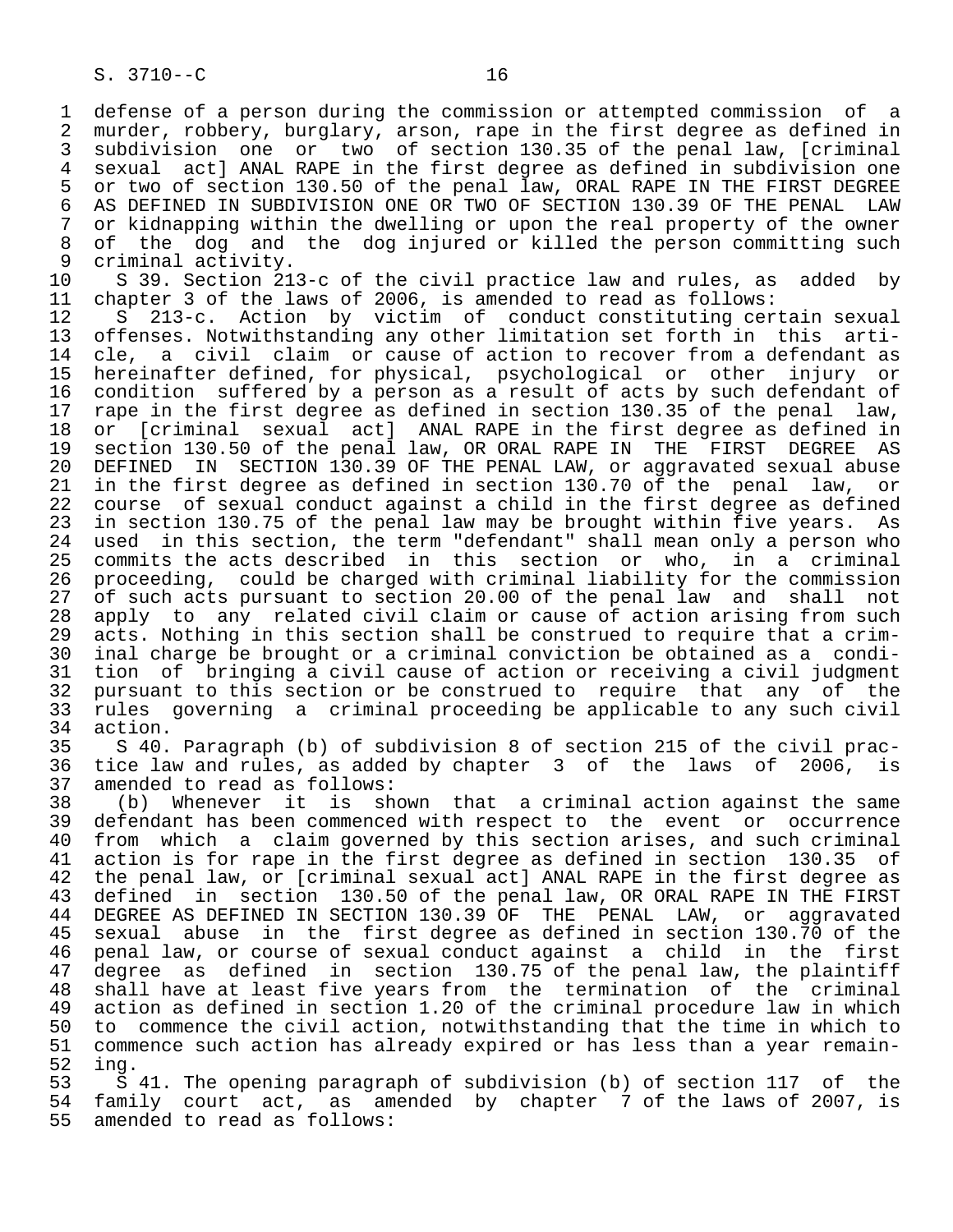S. 3710--C 17 1 For every juvenile delinquency proceeding under article three involv-<br>2 ing an allegation of an act committed by a person which, if done by an 2 ing an allegation of an act committed by a person which, if done by an<br>3 adult, would be a crime (i) defined in sections 125.27 (murder in the 3 adult, would be a crime (i) defined in sections 125.27 (murder in the<br>4 first degree); 125.25 (murder in the second degree); 135.25 (kidnapping 4 first degree); 125.25 (murder in the second degree); 135.25 (kidnapping<br>5 in the first degree); or 150.20 (arson in the first degree) of the penal 5 in the first degree); or 150.20 (arson in the first degree) of the penal<br>6 law committed by a person thirteen, fourteen or fifteen years of age; or 6 law committed by a person thirteen, fourteen or fifteen years of age; or<br>7 such conduct committed as a sexually motivated felony, where authorized 7 such conduct committed as a sexually motivated felony, where authorized<br>8 pursuant to section 130.91 of the penal law; (ii) defined in sections 8 pursuant to section 130.91 of the penal law; (ii) defined in sections<br>9 120.10 (assault in the first degree); 125.20 (manslaughter in the first 9 120.10 (assault in the first degree); 125.20 (manslaughter in the first 10 degree); 130.35 (rape in the first degree); 130.50 ([criminal sexual 11 act] ANAL RAPE in the first degree); 130.39 (ORAL RAPE IN THE FIRST<br>12 DEGREE); 135.20 (kidnapping in the second degree), but only where the 12 DEGREE); 135.20 (kidnapping in the second degree), but only where the<br>13 abduction involved the use or threat of use of deadly physical force; 13 abduction involved the use or threat of use of deadly physical force;<br>14 150.15 (arson in the second degree); or 160.15 (robbery in the first 150.15 (arson in the second degree); or 160.15 (robbery in the first 15 degree) of the penal law committed by a person thirteen, fourteen or<br>16 fifteen years of age; or such conduct committed as a sexually motivated 16 fifteen years of age; or such conduct committed as a sexually motivated<br>17 felony, where authorized pursuant to section 130.91 of the penal law; 17 felony, where authorized pursuant to section 130.91 of the penal law;<br>18 (iii) defined in the penal law as an attempt to commit murder in the 18 (iii) defined in the penal law as an attempt to commit murder in the 19 first or second degree or kidnapping in the first degree committed by a<br>20 person thirteen, fourteen or fifteen years of age; or such conduct 20 person thirteen, fourteen or fifteen years of age; or such conduct<br>21 committed as a sexually motivated felony, where authorized pursuant to 21 committed as a sexually motivated felony, where authorized pursuant to<br>22 section 130.91 of the penal law; (iv) defined in section 140.30 22 section 130.91 of the penal law; (iv) defined in section 140.30<br>23 (burglary in the first degree); subdivision one of section 140.25

23 (burglary in the first degree); subdivision one of section 140.25<br>24 (burglary in the second degree); subdivision two of section 160.10 24 (burglary in the second degree); subdivision two of section 160.10<br>25 (robbery in the second degree) of the penal law; or section 265.03 of 25 (robbery in the second degree) of the penal law; or section 265.03 of 26 the penal law, where such machine gun or such firearm is possessed on<br>27 school grounds, as that phrase is defined in subdivision fourteen of 27 school grounds, as that phrase is defined in subdivision fourteen of 28 section 220.00 of the penal law committed by a person fourteen or 29 fifteen years of age; or such conduct committed as a sexually motivated<br>20 felony, where authorized pursuant to section 130.91 of the penal law; 30 felony, where authorized pursuant to section 130.91 of the penal law;<br>31 (v) defined in section 120.05 (assault in the second degree) or 160.10 31 (v) defined in section 120.05 (assault in the second degree) or 160.10<br>32 (robbery in the second degree) of the penal law committed by a person 32 (robbery in the second degree) of the penal law committed by a person<br>33 fourteen or fifteen years of age but only where there has been a prior 33 fourteen or fifteen years of age but only where there has been a prior<br>34 finding by a court that such person has previously committed an act 34 finding by a court that such person has previously committed an act 35 which, if committed by an adult, would be the crime of assault in the 36 second degree, robbery in the second degree or any designated felony act 37 specified in clause (i), (ii) or (iii) of this subdivision regardless of<br>38 the age of such person at the time of the commission of the prior act; 38 the age of such person at the time of the commission of the prior act;<br>39 or (vi) other than a misdemeanor, committed by a person at least seven 39 or (vi) other than a misdemeanor, committed by a person at least seven<br>40 but less than sixteen years of age, but only where there has been two 40 but less than sixteen years of age, but only where there has been two<br>41 prior findings by the court that such person has committed a prior act 41 prior findings by the court that such person has committed a prior act<br>42 which, if committed by an adult would be a felony: 42 which, if committed by an adult would be a felony:<br>43 S 42. Subdivision 8 of section 301.2 of the f

43 S 42. Subdivision 8 of section 301.2 of the family court act, as<br>44 amended by chapter 7 of the laws of 2007, is amended to read as follows: 44 amended by chapter 7 of the laws of 2007, is amended to read as follows:<br>45 8. "Designated felony act" means an act which, if done by an adult, 45 8. "Designated felony act" means an act which, if done by an adult,<br>46 would be a crime: (i) defined in sections 125.27 (murder in the first 46 would be a crime: (i) defined in sections 125.27 (murder in the first<br>47 degree); 125.25 (murder in the second degree); 135.25 (kidnapping in the 47 degree); 125.25 (murder in the second degree); 135.25 (kidnapping in the<br>48 first degree); or 150.20 (arson in the first degree) of the penal law 48 first degree); or 150.20 (arson in the first degree) of the penal law 49 committed by a person thirteen, fourteen or fifteen years of age; or<br>50 such conduct committed as a sexually motivated felony, where authorized 50 such conduct committed as a sexually motivated felony, where authorized<br>51 pursuant to section 130.91 of the penal law; (ii) defined in sections 51 pursuant to section 130.91 of the penal law; (ii) defined in sections<br>52 120.10 (assault in the first degree); 125.20 (manslaughter in the first 52 120.10 (assault in the first degree); 125.20 (manslaughter in the first<br>53 degree); 130.35 (rape in the first degree); 130.50 ([criminal sexual 53 degree); 130.35 (rape in the first degree); 130.50 ([criminal sexual 54 act] ANAL RAPE in the first degree); 130.39 (ORAL RAPE IN THE FIRST 54 act] ANAL RAPE in the first degree); 130.39 (ORAL RAPE IN THE FIRST<br>55 DEGREE); 130.70 (aggravated sexual abuse in the first degree); 135.20 55 DEGREE); 130.70 (aggravated sexual abuse in the first degree); 135.20<br>56 (kidnapping in the second degree) but only where the abduction involved (kidnapping in the second degree) but only where the abduction involved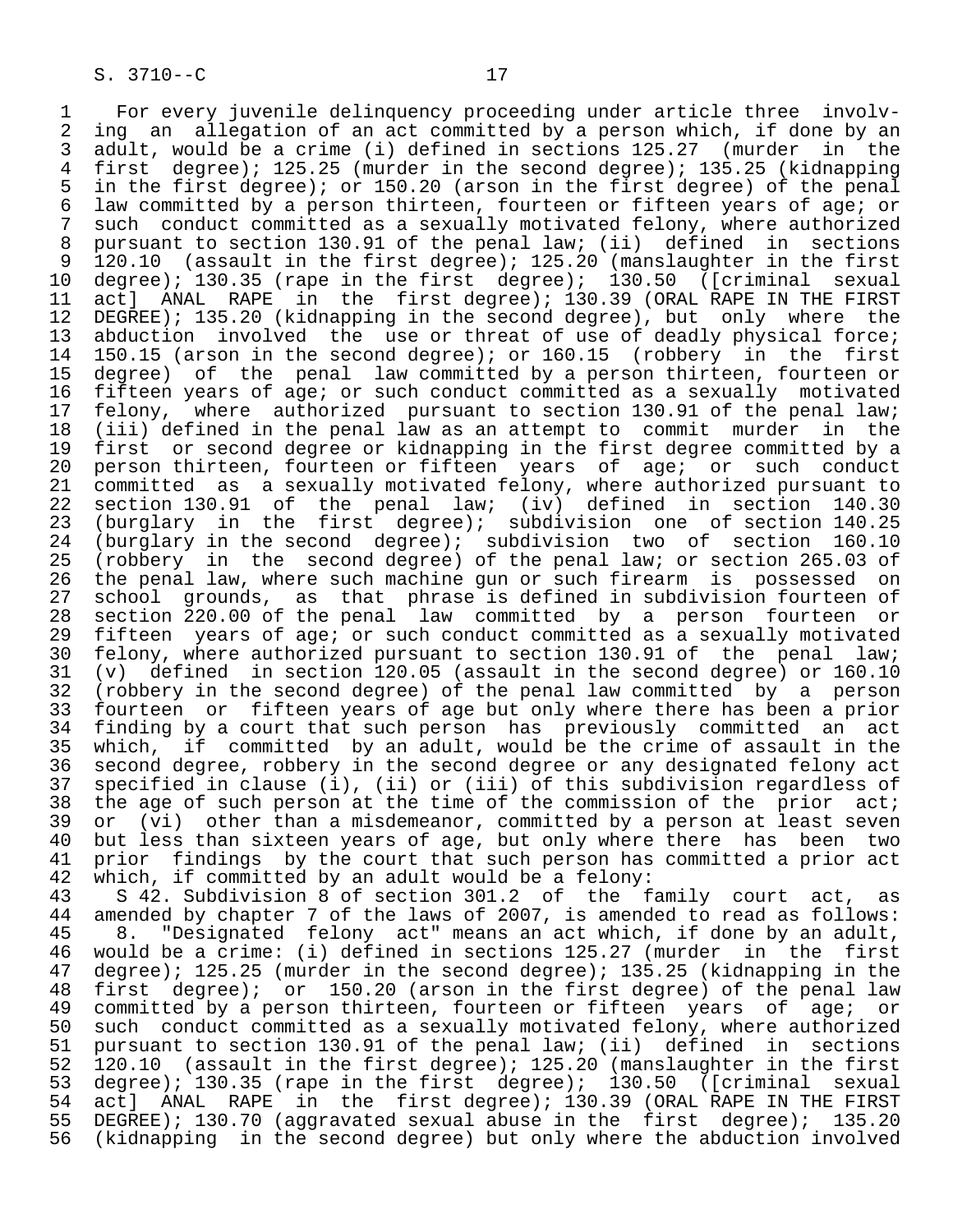1 the use or threat of use of deadly physical force; 150.15 (arson in the<br>2 second degree) or 160.15 (robbery in the first degree) of the penal law 2 second degree) or 160.15 (robbery in the first degree) of the penal law<br>3 committed by a person thirteen, fourteen or fifteen years of age; or 3 committed by a person thirteen, fourteen or fifteen years of age; or<br>4 such conduct committed as a sexually motivated felony, where authorized 4 such conduct committed as a sexually motivated felony, where authorized<br>5 pursuant to section 130.91 of the penal law; (iii) defined in the penal 5 pursuant to section 130.91 of the penal law; (iii) defined in the penal<br>6 law as an attempt to commit murder in the first or second degree or 6 law as an attempt to commit murder in the first or second degree or 7 kidnapping in the first degree committed by a person thirteen, fourteen<br>8 or fifteen vears of age; or such conduct committed as a sexually moti-8 or fifteen years of age; or such conduct committed as a sexually moti-<br>9 vated felony, where authorized pursuant to section 130.91 of the penal 9 vated felony, where authorized pursuant to section 130.91 of the penal<br>10 law; (iv) defined in section 140.30 (burglary in the first degree); 10 law; (iv) defined in section 140.30 (burglary in the first degree);<br>11 subdivision one of section 140.25 (burglary in the second degree); 11 subdivision one of section 140.25 (burglary in the second degree);<br>12 subdivision two of section 160.10 (robbery in the second degree) of the 12 subdivision two of section 160.10 (robbery in the second degree) of the<br>13 penal law; or section 265.03 of the penal law, where such machine gun or 13 penal law; or section 265.03 of the penal law, where such machine gun or<br>14 such firearm is possessed on school grounds, as that phrase is defined such firearm is possessed on school grounds, as that phrase is defined 15 in subdivision fourteen of section 220.00 of the penal law committed by<br>16 a person fourteen or fifteen years of age; or such conduct committed as 16 a person fourteen or fifteen years of age; or such conduct committed as<br>17 a sexually motivated felony, where authorized pursuant to section 130.91 17 a sexually motivated felony, where authorized pursuant to section 130.91<br>18 of the penal law; (v) defined in section 120.05 (assault in the second 18 of the penal law; (v) defined in section 120.05 (assault in the second<br>19 degree) or 160.10 (robbery in the second degree) of the penal law 19 degree) or 160.10 (robbery in the second degree) of the penal law<br>20 committed by a person fourteen or fifteen years of age but only where 20 committed by a person fourteen or fifteen years of age but only where<br>21 there has been a prior finding by a court that such person has previous-21 there has been a prior finding by a court that such person has previous-<br>22 ly committed an act which, if committed by an adult, would be the crime 22 ly committed an act which, if committed by an adult, would be the crime<br>23 of assault in the second degree, robbery in the second degree or any 23 of assault in the second degree, robbery in the second degree or any<br>24 designated felony act specified in paragraph (i), (ii), or (iii) of this 24 designated felony act specified in paragraph (i), (ii), or (iii) of this<br>25 subdivision regardless of the age of such person at the time of the subdivision regardless of the age of such person at the time of the 26 commission of the prior act; or (vi) other than a misdemeanor committed<br>27 by a person at least seven but less than sixteen years of age, but only 27 by a person at least seven but less than sixteen years of age, but only<br>28 where there has been two prior findings by the court that such person 28 where there has been two prior findings by the court that such person<br>29 has committed a prior felony. 29 has committed a prior felony.<br>30 S 43. Subdivision 4 of sect

 30 S 43. Subdivision 4 of section 308.1 of the family court act, as 31 amended by chapter 264 of the laws of 2003, is amended to read as 32 follows:<br>33 4. The

 33 4. The probation service shall not adjust a case in which the child 34 has allegedly committed a delinquent act which would be a crime defined<br>35 in section 120.25, (reckless endangerment in the first degree), subdivi-35 in section 120.25, (reckless endangerment in the first degree), subdivi-<br>36 sion one of section 125.15, (manslaughter in the second degree), subdision one of section  $125.15$ , (manslaughter in the second degree), subdi- 37 vision one of section 130.25, (rape in the third degree), subdivision 38 one of section 130.40, ([criminal sexual act] ANAL RAPE in the third<br>39 degree), SUBDIVISION ONE OF SECTION 130.37, (ORAL RAPE IN THE THIRD 39 degree), SUBDIVISION ONE OF SECTION 130.37, (ORAL RAPE IN THE THIRD<br>40 DEGREE), subdivision one or two of section 130.65, (sexual abuse in the 40 DEGREE), subdivision one or two of section 130.65, (sexual abuse in the<br>41 first degree), section 135.65, (coercion in the first degree), section 41 first degree), section 135.65, (coercion in the first degree), section<br>42 140.20, (burglary in the third degree), section 150.10, (arson in the 42 140.20, (burglary in the third degree), section 150.10, (arson in the<br>43 third degree), section 160.05, (robbery in the third degree), subdivi-43 third degree), section 160.05, (robbery in the third degree), subdivi-<br>44 sion two[,] OR three [or four] of section 265.02, (criminal possession 44 sion two[,] OR three [or four] of section 265.02, (criminal possession<br>45 of a weapon in the third degree), section 265.03, (criminal possession of a weapon in the third degree), section 265.03, (criminal possession 46 of a weapon in the second degree), or section 265.04, (criminal 47 possession of a dangerous weapon in the first degree) of the penal law 48 where the child has previously had one or more adjustments of a case in<br>49 which such child allegedly committed an act which would be a crime spec- 49 which such child allegedly committed an act which would be a crime spec- 50 ified in this subdivision unless it has received written approval from<br>51 the court and the appropriate presentment agency. 51 the court and the appropriate presentment agency.<br>52 S 44. Section 4 of the judiciary law, as amende

52 S 44. Section 4 of the judiciary law, as amended by chapter 264 of the<br>53 laws of 2003, is amended to read as follows: 53 laws of 2003, is amended to read as follows:<br>54 S 4. Sittings of courts to be public. The

54 S 4. Sittings of courts to be public. The sittings of every court<br>55 within this state shall be public, and every citizen may freely attend 55 within this state shall be public, and every citizen may freely attend<br>56 the same, except that in all proceedings and trials in cases for the same, except that in all proceedings and trials in cases for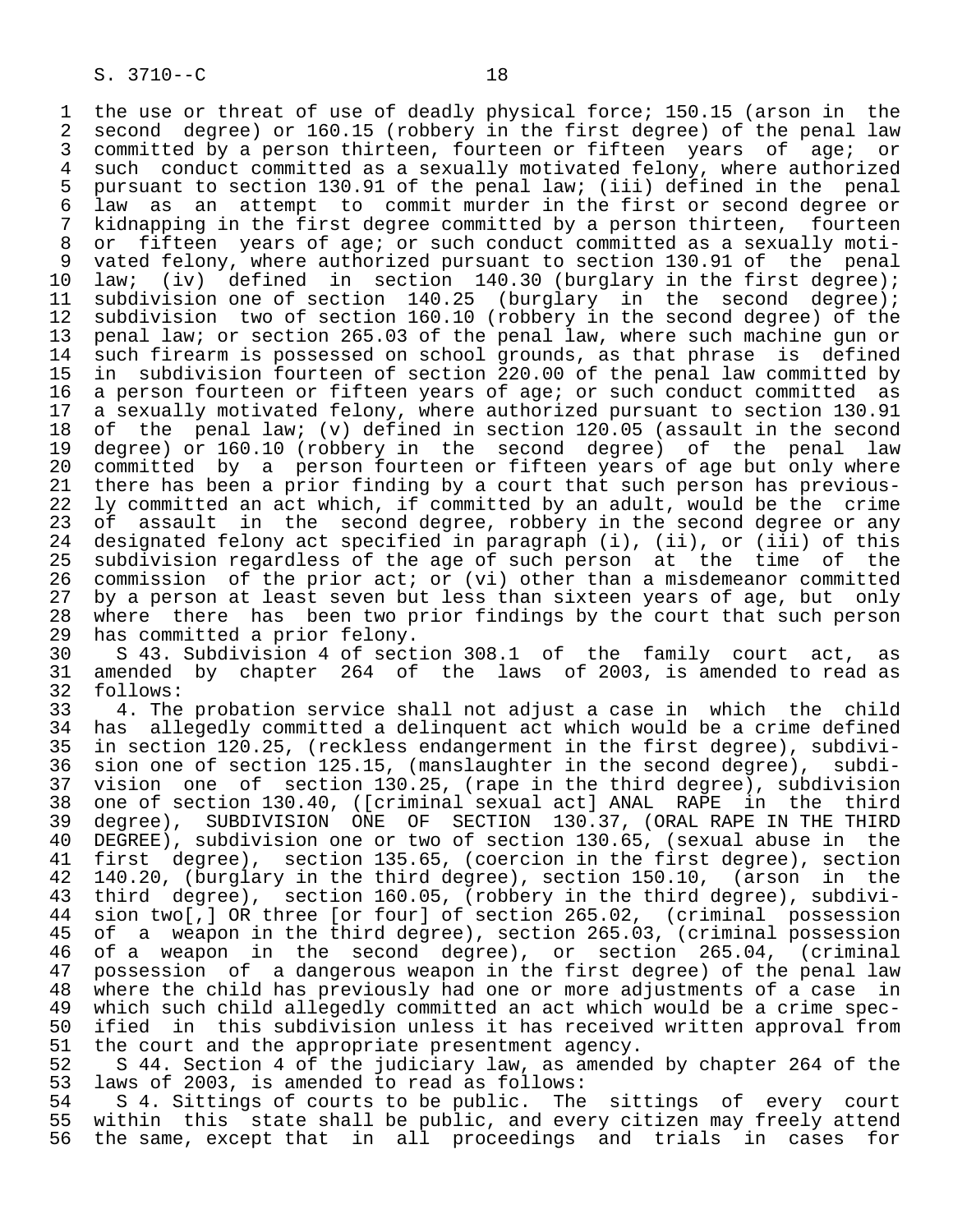1 divorce, seduction, abortion, rape, assault with intent to commit rape,<br>2 [criminal sexual act] ANAL RAPE, ORAL RAPE, bastardy or filiation, the 2 [criminal sexual act] ANAL RAPE, ORAL RAPE, bastardy or filiation, the<br>3 court may, in its discretion, exclude therefrom all persons who are not 3 court may, in its discretion, exclude therefrom all persons who are not<br>4 directly interested therein, excepting jurors, witnesses, and officers 4 directly interested therein, excepting jurors, witnesses, and officers<br>5 of the court. 5 of the court.<br>6 S 45. Subdi 6 S 45. Subdivision 2 of section 120.60 of the penal law, as amended by<br>7 chapter 434 of the laws of 2000, is amended to read as follows: 7 chapter 434 of the laws of 2000, is amended to read as follows:<br>8 2. commits a class A misdemeanor defined in article one hundr 8 2. commits a class A misdemeanor defined in article one hundred thirty<br>8 of this chapter, or a class E felony defined in section 130.25, 130.37, 9 of this chapter, or a class E felony defined in section 130.25, 130.37,<br>10 130.40 or 130.85 of this chapter, or a class D felony defined in section 10 130.40 or 130.85 of this chapter, or a class D felony defined in section<br>11 130.30, 130.38 or 130.45 of this chapter. 11 130.30, 130.38 or 130.45 of this chapter.<br>12 S 46. Subdivision 3 of section 720.10 o 12 S 46. Subdivision 3 of section 720.10 of the criminal procedure law,<br>13 as amended by chapter 264 of the laws of 2003, is amended to read as 13 as amended by chapter 264 of the laws of 2003, is amended to read as 14 follows: follows: 15 3. Notwithstanding the provisions of subdivision two, a youth who has 16 been convicted of an armed felony offense or of rape in the first 17 degree, [criminal sexual act] ANAL RAPE in the first degree, ORAL RAPE 18 IN THE FIRST DEGREE or aggravated sexual abuse is an eligible youth if<br>19 the court determines that one or more of the following factors exist: 19 the court determines that one or more of the following factors exist:<br>20 (i) mitigating circumstances that bear directly upon the manner in which 20 (i) mitigating circumstances that bear directly upon the manner in which<br>21 the crime was committed; or (ii) where the defendant was not the sole 21 the crime was committed; or (ii) where the defendant was not the sole<br>22 participant in the crime, the defendant's participation was relatively 22 participant in the crime, the defendant's participation was relatively<br>23 minor although not so minor as to constitute a defense to the proseminor although not so minor as to constitute a defense to the prose-24 cution. Where the court determines that the eligible youth is a youthful<br>25 offender, the court shall make a statement on the record of the reasons 25 offender, the court shall make a statement on the record of the reasons 26 for its determination, a transcript of which shall be forwarded to the<br>27 state division of criminal justice services, to be kept in accordance 27 state division of criminal justice services, to be kept in accordance<br>28 with the provisions of subdivision three of section eight hundred thir-28 with the provisions of subdivision three of section eight hundred thir-<br>29 ty-seven-a of the executive law.

29 ty-seven-a of the executive law.<br>30 S 47. Paragraph (a) of subdivi 30 S 47. Paragraph (a) of subdivision 2 of section 30.10 of the criminal 31 procedure law, as amended by chapter 467 of the laws of 2008, is amended 32 to read as follows:<br>33 (a) A prosecution

 33 (a) A prosecution for a class A felony, or rape in the first degree as 34 defined in section 130.35 of the penal law, OR ANAL RAPE IN THE FIRST<br>35 DEGREE AS DEFINED IN SECTION 130.50 OF THE PENAL LAW, OR ORAL RAPE IN <sup>35</sup> DEGREE AS DEFINED IN SECTION 130.50 OF THE PENAL LAW, OR ORAL RAPE IN<br>36 THE FIRST DEGREE AS DEFINED IN SECTION 130.39 OF THE PENAL LAW, or a THE FIRST DEGREE AS DEFINED IN SECTION 130.39 OF THE PENAL LAW, or a 37 crime [defined or] formerly defined in section 130.50 of the penal law,<br>38 or aggravated sexual abuse in the first degree as defined in section 38 or aggravated sexual abuse in the first degree as defined in section<br>39 130.70 of the penal law, or course of sexual conduct against a child in 39 130.70 of the penal law, or course of sexual conduct against a child in<br>40 the first degree as defined in section 130.75 of the penal law may be 40 the first degree as defined in section 130.75 of the penal law may be 41 commenced at any time; 41 commenced at any time;<br>42 S 48. Subparagraph (

 42 S 48. Subparagraph (i) of paragraph (a) of subdivision 2 of section 43 168-a of the correction law, as amended by chapter 405 of the laws of 44 2008, is amended to read as follows:<br>45 (i) a conviction of or a convictio

(i) a conviction of or a conviction for an attempt to commit any of 46 the provisions of sections 120.70, 130.20, 130.25, 130.30, 130.37,<br>47 130.38, 130.40, 130.45, 130.60, 230.34, 250.50, 255.25, 255.26 and 47 130.38, 130.40, 130.45, 130.60, 230.34, 250.50, 255.25, 255.26 and 48 255.27 or article two hundred sixty-three of the penal law, or section 49 135.05, 135.10, 135.20 or 135.25 of such law relating to kidnapping<br>50 offenses, provided the victim of such kidnapping or related offense is 50 offenses, provided the victim of such kidnapping or related offense is<br>51 less than seventeen years old and the offender is not the parent of the less than seventeen years old and the offender is not the parent of the 52 victim, or section 230.04, where the person patronized is in fact less 53 than seventeen years of age, 230.05 or 230.06, or subdivision two of 54 section 230.30, or section 230.32 or 230.33 of the penal law, or